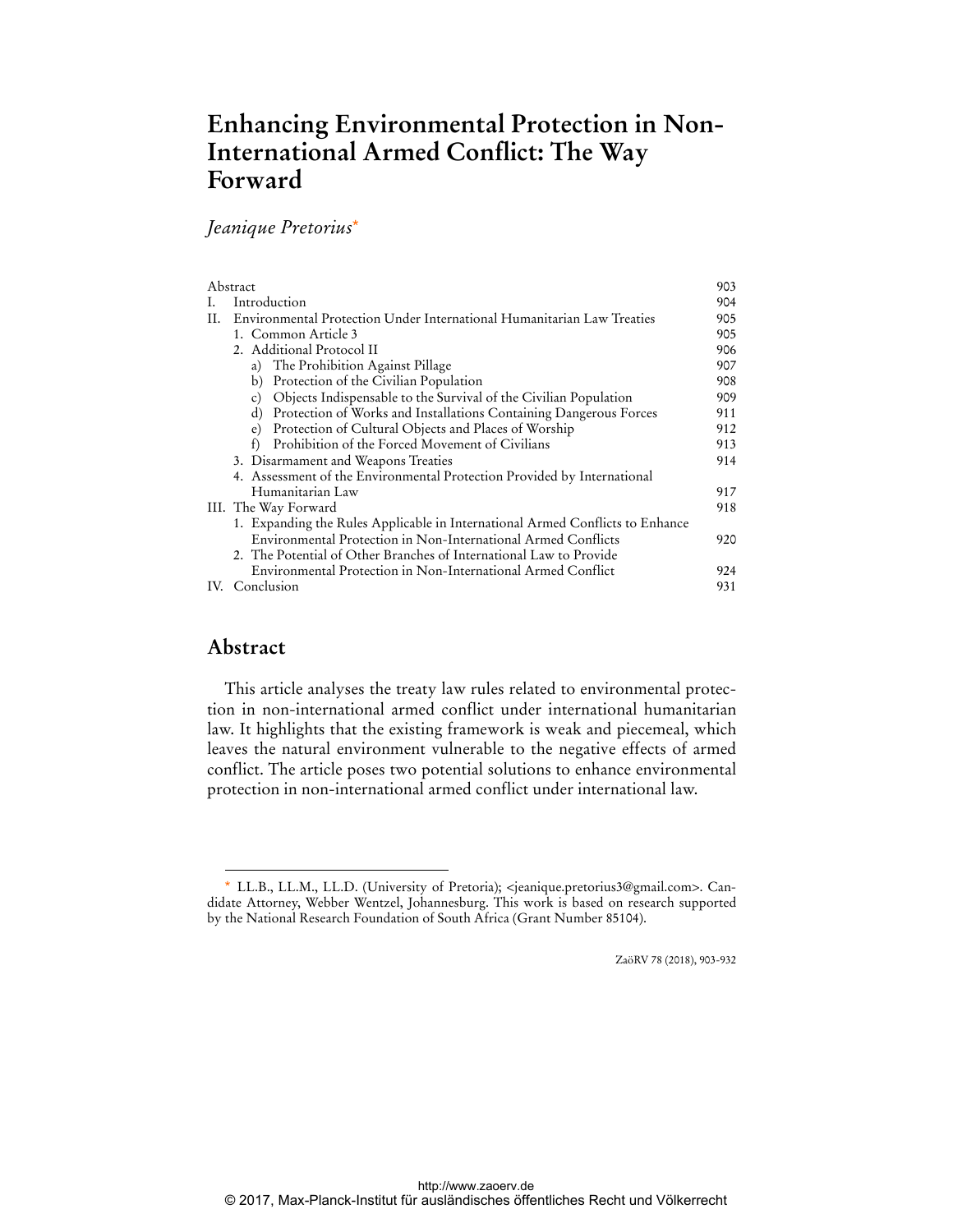# **I. Introduction**

Damage to the environment is an inevitable consequence of armed conflict. There are well-documented instances of environmental damage caused in international armed conflicts, such as the US armed forces' use of Agent Orange in the Vietnam War and the burning of Kuwaiti oil wells by Iraqi troops in the Gulf War, which resulted in action by the international community.<sup>1</sup> Although the environmental atrocities that have occurred during international armed conflicts have attracted more attention in the past, the issue is more pertinent in the context of non-international armed conflict. This is not only due to the fact that a large number of armed conflicts in modern times are non-international in nature, but also due to the fact that severe environmental damage has occurred in such conflicts.<sup>2</sup> This is especially true given the increasing role that the exploitation of natural resources by organised armed groups has played in fuelling recent conflicts.<sup>3</sup>

In contrast to the rules regulating international armed conflict, there exists no international humanitarian law provision which prohibits environmental damage in non-international armed conflict explicitly.<sup>4</sup> The protection of the environment is essentially only regulated by general principles of

ZaöRV 78 (2018)

<sup>&</sup>lt;sup>1</sup> The environmental damage caused during the Gulf War resulted in UNSC Res. 687 (3.4.1991) UN Doc S/RES/689 (1991) in which Iraq was deemed to be liable under international law for any direct loss and damage, including environmental damage and the depletion of natural resources as a result of Iraq's unlawful invasion and occupation of Kuwait. The UNSC also decided to create a fund and a commission to pay compensation for such claims (United Nations Compensation Commission). The environmental damage caused by the use of Agent Orange in the Vietnam War was a driving force behind the creation of the Convention on the Prohibition of Military or Any Other Hostile Use of Environmental Modification Techniques (adopted 18.5.1977, entered into force 5.10.1978) 1108 UNTS 152 (ENMOD).

<sup>&</sup>lt;sup>2</sup> For example, the armed conflicts in the Democratic Republic of the Congo and Colombia. International Law and Policy Institute, Protection of the Natural Environment in Armed Conflict: An Empirical Study, 2014.

<sup>3</sup> The United Nations Environment Programme (UNEP), From Conflict to Peacebuilding: The Role of Natural Resources and the Environment, 2009, 5 states: "Since 1990, at least eighteen civil wars have been fuelled by natural resources: Diamonds, timber, oil, minerals and cocoa have been exploited in internal conflicts in countries such as the Democratic Republic of Congo, Côte d'Ivoire, Liberia, Sierra Leone, Angola, Somalia, Sudan, Indonesia and Cambodia." For an interesting debate on whether non-state parties to an armed conflict have or should have the right to exercise control over natural resources, see *D. Dam-de Jong*, Armed Opposition Groups and the Right to Exercise Control Over Public Natural Resources: A Legal Analysis of the Cases of Libya and Syria, NILR 62 (2015), 3. UNITA in Angola, RUF in Sierra Leone and the Forces Nouvelles in Côte d'Ivoire are cited as examples.

<sup>4</sup> See Additional Protocol to the Geneva Conventions of 12.8.1949, and relating to the Protection of Victims of International Armed Conflicts (adopted 12.12.1977, entered into force 7.12.1979), 1125 UNTS 3, (Additional Protocol I), Arts. 36 and 55.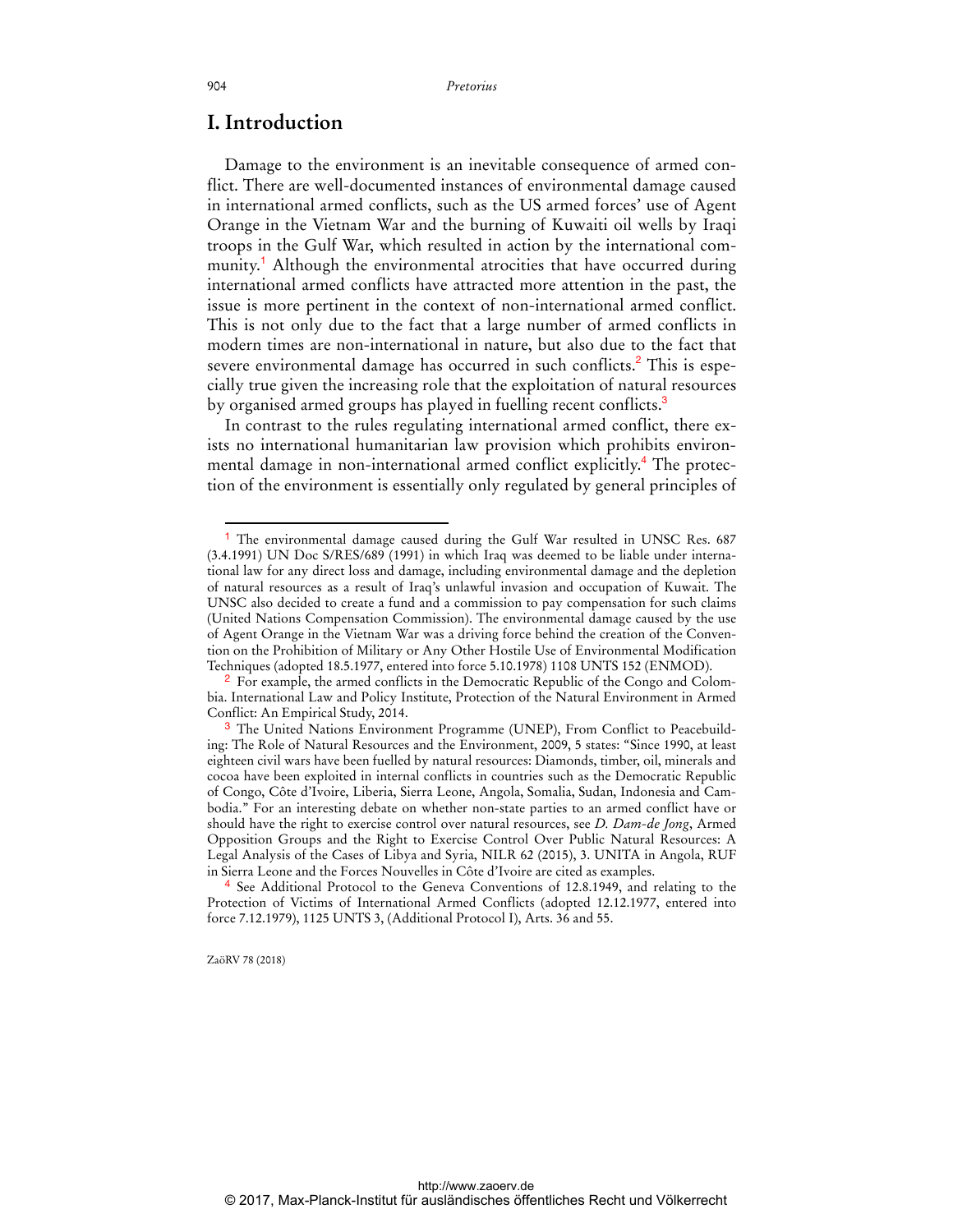international humanitarian law, such as military distinction, necessity, proportionality and precaution in attack.<sup>5</sup> However, further protection may be indirectly afforded through several international humanitarian law treaty provisions. This article comprehensively examines the existing treaty law provisions of international humanitarian law which regulate non-international armed conflict to determine whether they afford adequate environmental protection. Once this question has been answered, the focus will turn to what could be done to enhance environmental protection in such conflicts.

# **II. Environmental Protection Under International Humanitarian Law Treaties**

### **1. Common Article 3**

 $\overline{a}$ 

Common Article 3 provides the minimum standards of protection for civilians and other persons not taking an active part in hostilities and is the sole provision of the Geneva Conventions which applies to noninternational armed conflicts.<sup>6</sup> Common Article 3 has a wide scope of application and binds States as well as organised armed groups.<sup>7</sup> To trigger its application, the conflict in question must merely involve one or more organised armed groups and the violence has to reach a certain degree of intensity.<sup>8</sup>

Common Article 3 does not provide any direct protection to the natural environment – its text does not mention the word "environment" at all. A

<sup>5</sup> See *T. Smith*, The Prohibition of Environmental Damage During the Conduct of Hostilities in Non-International Armed Conflict, Ph.D. thesis, National University of Ireland Galway, 2013, 87 et seq. On general principles of international law see, *M. Sassòli/A. Bouvier/A. Quintin*, How Does Law Protect in War? Cases, Documents and Teaching Materials on Contemporary Practice in International Humanitarian Law, 2011, 375 et seq.

<sup>6</sup> *L. Vierucci*, Applicability of the Conventions by Means of Ad Hoc Agreements, in: A. Clapham/P. Gaeta/M. Sassòli, The 1949 Geneva Conventions: A Commentary, 2015, 513.

<sup>7</sup> On the principle of equality of belligerency see *S. Sivakumaran*, Re-Envisaging the International Law of Internal Armed Conflict, EJIL 22 (2011), 223, 248; *M. Sassòli*, Critically Examining Equality of Belligerents in Non-International Armed Conflicts, 22.3.2012, Program on Humanitarian Policy and Conflict Research: Harvard Humanitarian Initiative, <http: //www.hpcrresearch.org>, accessed 10.7.2015; *M. Sassòli*/*Y. Shany*, Should the Obligations of States and Armed Groups under International Humanitarian Law Really be Equal?, Int'l Rev. of the Red Cross 93 (2011), 425.

<sup>8</sup> International Committee of the Red Cross (ICRC), How is the Term "Armed Conflict" Defined in International Humanitarian Law?, ICRC Opinion Paper (March 2008).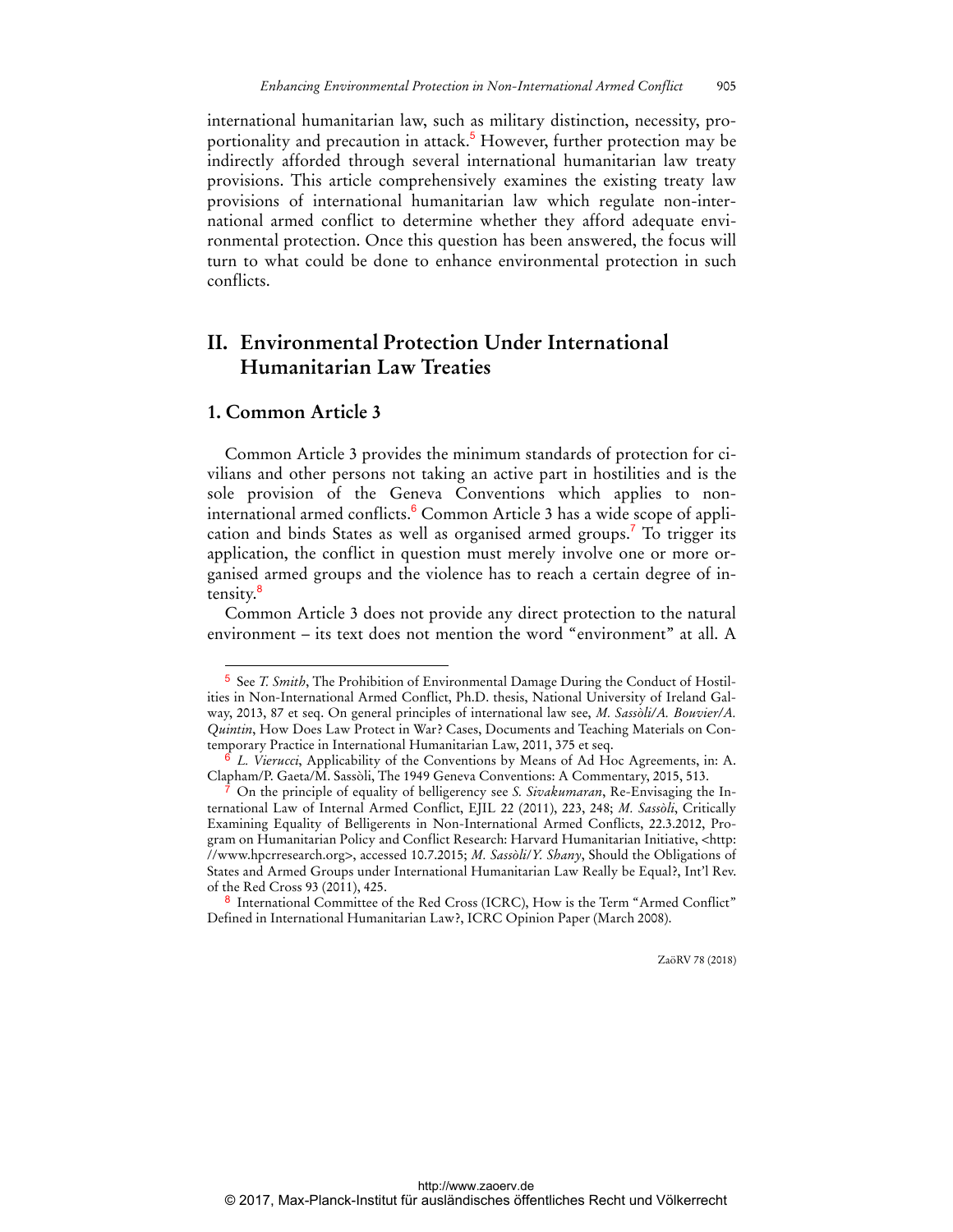broad interpretation of its provisions may, however, allow for indirect environmental protection.<sup>9</sup> Common Article 3 may prohibit environmental damage to the extent that such warfare causes violence to life and person; cruel treatment and torture; outrages on personal dignity; or degrading treatment, which are all expressly prohibited by Common Article 3.<sup>10</sup> However, the environmental protection offered by Common Article 3 is weak at best. It is anthropocentric in nature, with the environment only being protected as a consequence of its aim to protect civilians.<sup>11</sup>

## **2. Additional Protocol II**

Additional Protocol II is the only international humanitarian law treaty created solely for the protection of victims of non-international armed conflicts.<sup>12</sup> Additional Protocol II binds both States as well as organised armed groups and was created to develop and supplement the provisions of Common Article 3.<sup>13</sup> During the drafting of this instrument, a specific provision regulating the protection of the natural environment was originally included. However, this provision was ultimately discarded, as a more simplified instrument was preferred.<sup>14</sup> There is thus no express rule providing environmental protection in Additional Protocol II. Nevertheless, Additional Protocol II contains several provisions which may indirectly contribute to environmental protection in non-international armed conflicts.<sup>15</sup>

 $\overline{a}$ 

<sup>9</sup> *L. Moir*, The Law of Internal Armed Conflict, 2002, 32 et seq.; *T. Smith* (note 5), 54 et seq.

<sup>10</sup> See *C. Bruch*, All's Not Fair in (Civil) War: Criminal Liability for Environmental Damage in Internal Armed Conflict, Vt. L. Rev. 25 (2001), 695, 708. Examples of such warfare which may cause "violence to life and person" cited by *C. Bruch* include e.g. poison gas, landmines and scorched earth policies.

<sup>11</sup> *T. Smith* (note 5), 57.

<sup>12</sup> *M. Bothe/K. Partsch/W. Solf*, New Rules for Victims of Armed Conflicts: Commentary on the Two 1977 Protocols to the Geneva Conventions of 1949, 2013, 1319.

<sup>&</sup>lt;sup>13</sup> Art. 1 Additional Protocol to the Geneva Conventions (note 4), 1125 UNTS 609 (Additional Protocol II).

<sup>14</sup> This article was Art. 28bis. See *M. Bothe/K. Partsch/W. Solf* (note 12), 770, 774. See the Official Records of the Diplomatic Conference on the Reaffirmation and Development of International Humanitarian Law Applicable in Armed Conflicts, Geneva (1974-1977). Vol. XIV.

<sup>15</sup> See *T. Smith* (note 5), 58. See also *T. Meron*, Chapter XX-Comment: Protection of the Environment During Non-International Armed Conflicts in: R. Grunawalt/J. King/R. McClain (eds.), Protection of the Environment in Armed Conflict and Other Military Operations, 1996, 357.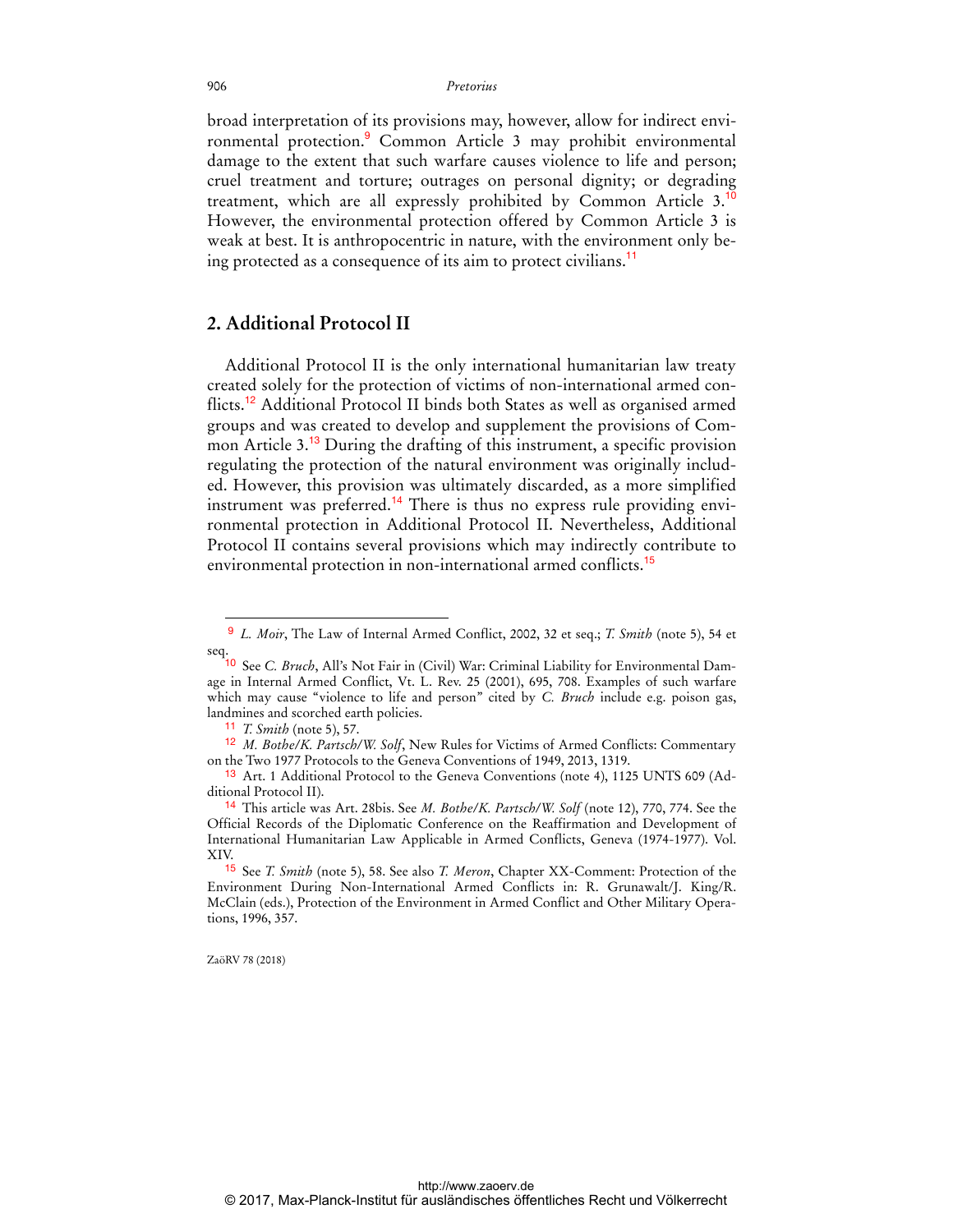### **a) The Prohibition Against Pillage**

Pillage, "the unlawful appropriation of property during armed conflict", is prohibited by Art. 4 of Additional Protocol II.<sup>16</sup> The prohibition of pillage is absolute, as Art. 4 states that the acts listed "are and shall remain prohibited at any time and in any place whatsoever".<sup>17</sup> According to the International Committee of the Red Cross (ICRC), the prohibition against pillage in non-international armed conflicts has attained customary international law status.<sup>18</sup> The prohibition against pillage may curb the exploitation of natural resources, which has been recognised as a cause of environmental damage in non-international armed conflicts.<sup>19</sup>

Commentary on Art. 4(2)(g) is minimal, merely providing that it covers instances of pillage which are organised and systematic as well as those

 $\ddot{ }$ 

<sup>16</sup> On direct participation in hostilities see *N. Melzer*, Interpretive Guidance on the Notion of Direct Participation in Hostilities under International Humanitarian Law, 2009, Part 1, <https://www.icrc.org>, accessed 16.10.2015. On the definition of pillage see *P. Keenan*, Conflict Minerals and the Law of Pillage, Chinese Journal of International Law 14 (2014), 524, 531. The ordinary dictionary definition of "pillage" is "the act of looting or plundering especially in war". The Merriam-Webster dictionary online, available at <http://www.merriamwebster.com>, accessed 7.1.2015. See also *J. M Henckaerts/L. Doswald-Beck*, Customary International Humanitarian Law, Vol. I, 2009, 185 where it provides a different definition for pillage taken from Black's Law Dictionary, 1979, 1033 as "the forcible taking of private property by an invading or conquering army from the enemy's subjects". However, the definition provided in the text is preferable to this author as the one cited in the ICRC Customary Law Study refers only to the taking of private property, and thus State property is excluded from the definition.

<sup>&</sup>lt;sup>17</sup> Art. 4(2) Additional Protocol II.

<sup>18</sup> *J. M. Henckaerts/L. Doswald-Beck* (note 16), 39; *T. Smith* (note 5), 60.

<sup>19</sup> *C. Droege/M. L. Tougas*, The Protection of the Natural Environment in Armed Conflict-Existing Rules and Need for Further Legal Protection, in: R. Rayfuse (ed.), War and the Environment: New Approaches to Protecting the Environment in Relation to Armed Conflict, 2014, 11, 40; *D. Dam-de Jong*, From Engines for Conflict into Engines for Sustainable Development: The Potential of International Law to Address Predatory Exploitation of Natural Resources in Situations of Internal Armed Conflict, in: R. Rayfuse (note 19), 206, 211, 214 et seq.; *T. Smith* (note 5), 60 et seq.; *D. Dam-de Jong*, From Engines for Conflict into Engines for Sustainable Development: The Potential of International Law to Address Predatory Exploitation of Natural Resources in Situations of Internal Armed Conflict, Nord. J. Int'l L. 83 (2013), 155. See also UNEP (note 3), 8; *D. Dam-de Jong* (note 3); *D. Dam-de Jong* (note 19), 155, 157 et seq., where the role that the exploitation of natural resources has played in fuelling armed conflicts throughout recent history is explained. See *Armed Activities in the Congo* (*Democratic Republic of the Congo v. Uganda*) ICJ Reports 2005, paras. 222-229. The ICJ found that there was convincing evidence that Uganda had exploited the DRC's natural resources, see paras. 245, 250. The official case summary can be found on the ICJ website, <www.icj-cij.org>, accessed 18.10.2015). See *F. Ntouband*, The Congo/Uganda Case: A Comment on the Main Legal Issues, African Human Rights Law Journal 7 (2007), 162.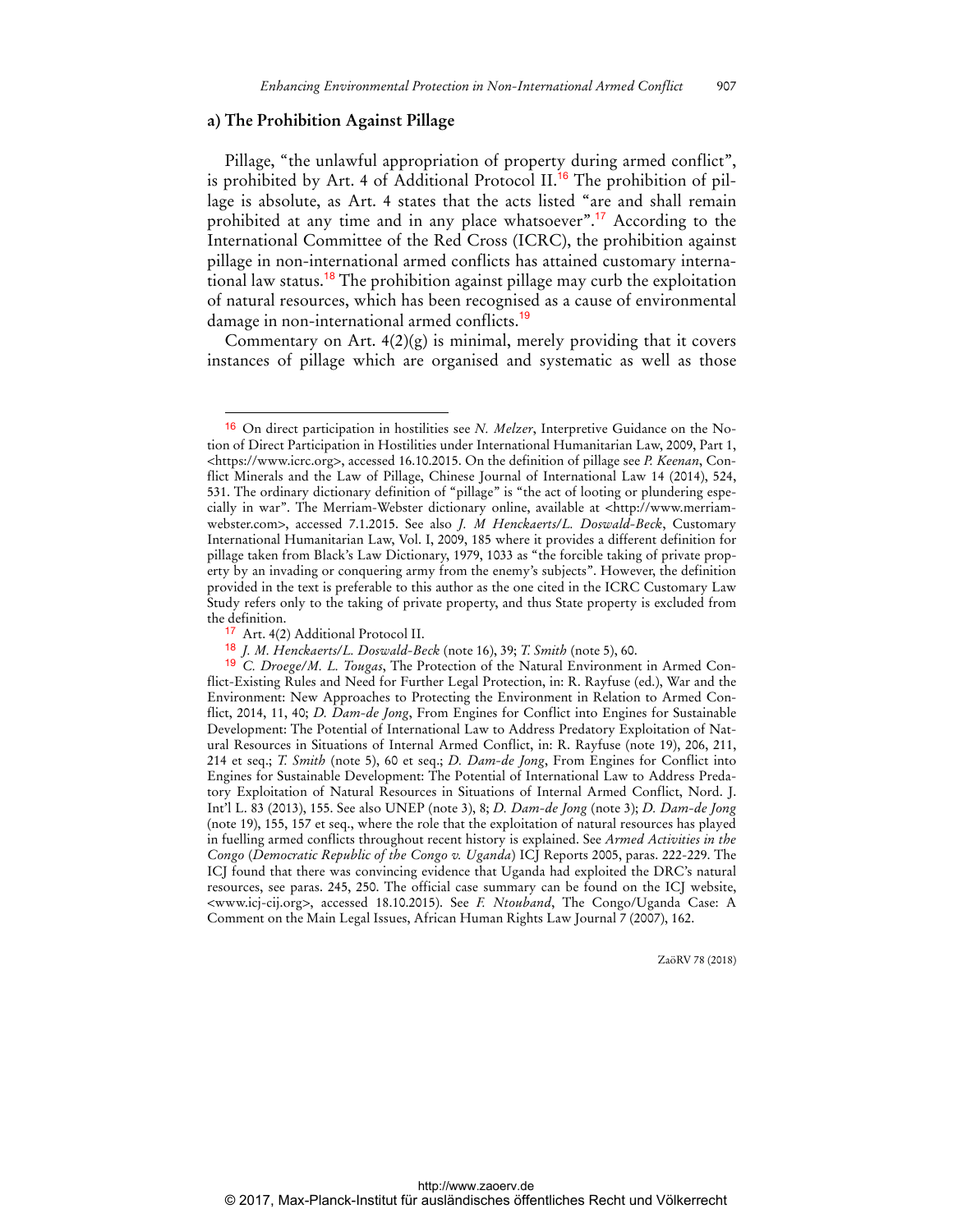which are isolated.<sup>20</sup> It also expressly provides that it applies to State-owned property, thus State-owned nature reserves may enjoy protection under this article.<sup>21</sup> However, Art. 4 expressly provides fundamental guarantees only to those who are not taking an active part in hostilities.<sup>22</sup> The provision thus does not offer protection to property belonging to members of the organised armed groups participating in the conflict. Nevertheless, property belonging to private individuals not taking part in the armed conflict, for example privately owned nature reserves, are afforded absolute protection.<sup>23</sup>

### **b) Protection of the Civilian Population**

Art. 13 of Additional Protocol II provides protection for the civilian population in non-international armed conflicts by prohibiting attacks against civilians which are not taking a direct part in hostilities.<sup>24</sup> This prohibition has attained customary international law status.<sup>25</sup> Environmental protection may be incidental to this provision, as the environment needs to be protected to the extent necessary to ensure the protection of the civilian population.26 In other words, if the activities of a party to a noninternational armed conflict results in environmental damage which threatens or endangers the civilian population, Art. 13 might be violated.<sup>27</sup> It can thus be said that if an attack occurs in an area where there are no civilians, then it is unlikely that Art. 13 provides any environmental protection, unless civilians are still somehow endangered by the attack.<sup>28</sup> On the other hand, the environment may enjoy absolute protection in areas where large

ZaöRV 78 (2018)

<sup>20</sup> See *Y. Sandoz/C. Swinarski/B. Zimmerman*, Commentary on the Additional Protocols of 8 June 1977 to the Geneva Conventions of 12 August 1949, 1987, 1376, available online at <https://www.icrc.org>, accessed 7.1.2015.

<sup>21</sup> *Y. Sandoz/C. Swinarski/B. Zimmerman* (note 20), 1376.

<sup>22</sup> See on this *T. Smith* (note 5), 62.

<sup>23</sup> See *T. Smith* (note 5), 62.

<sup>24</sup> *Y. Sandoz/C. Swinarski/B. Zimmerman* (note 20), 1448.

<sup>25</sup> *J. M. Henckaerts/L. Doswald-Beck* (note 16), 19. See the *Abella v. Argentina* Report No. 55/97, Case No. 11.137 IACtHR (22.12.1997) para. 177. The Commission held that, "customary law principles applicable to all armed conflicts require the contending parties to refrain from directly attacking the civilian population and individual civilians and to distinguish in their targeting between civilians and combatants and other lawful military objectives". For commentary on the article see *M. Bothe/K. Partsch/W. Solf* (note 12), 777 et seq.; *Y. Sandoz/C. Swinarski/B. Zimmerman* (note 20), 613 et seq., 1445 et seq.

<sup>26</sup> *T. Smith* (note 5), 74.

<sup>27</sup> *T. Smith* (note 5), 74.

<sup>28</sup> *T. Smith* (note 5), 74.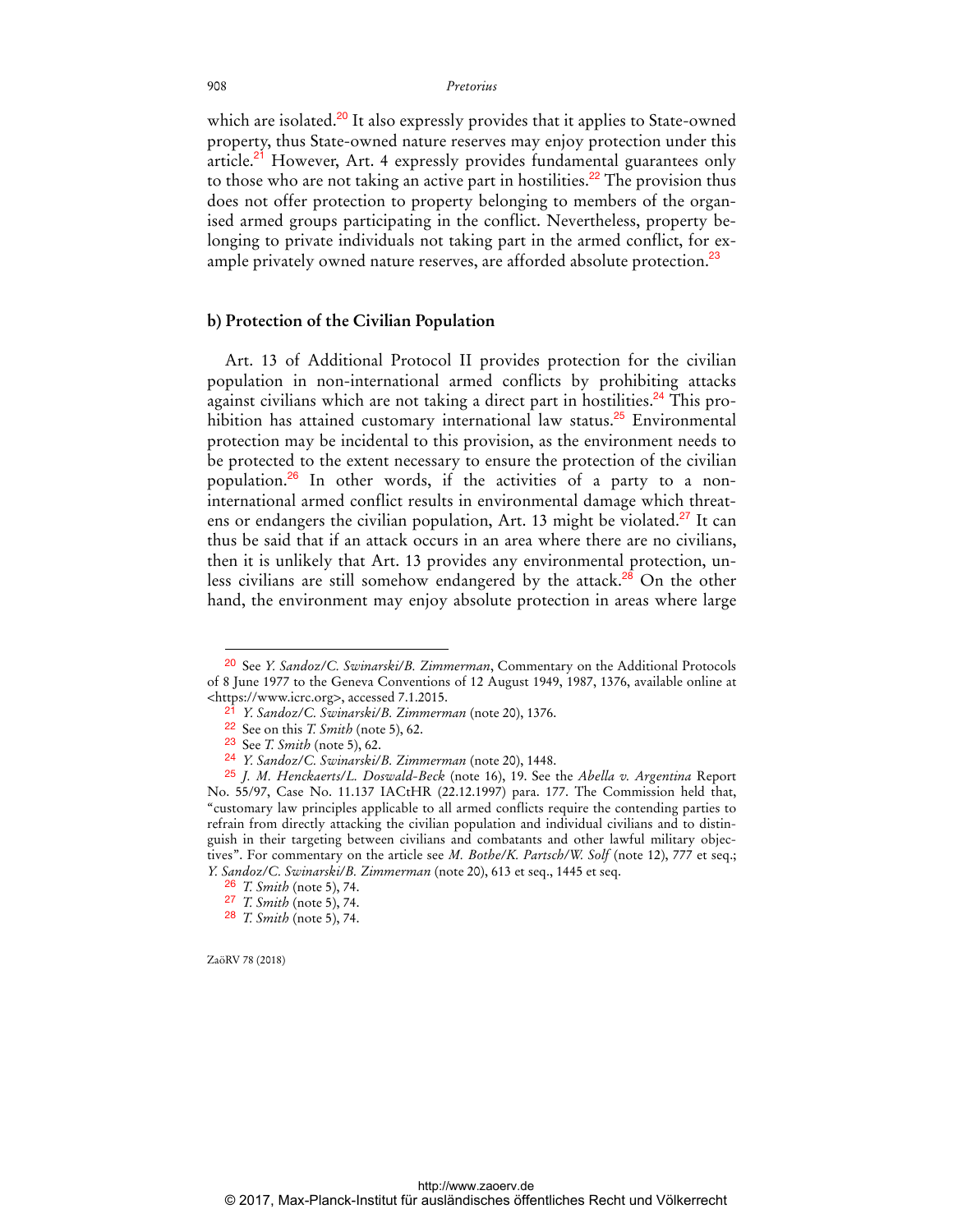civilian populations are present as the civilians are protected from attack.<sup>29</sup> As a consequence, the degree to which the environment is protected by this provision hinges on the population density of a specific area.<sup>30</sup>

It should also be remembered that in terms of Art. 13, civilians lose their protection if and for such time they take a direct part in hostilities. This could mean that an area in which the environment previously enjoyed protection under Art. 13 could subsequently lose protection, should it be occupied by civilians who have started taking a direct part in hostilities.<sup>31</sup> In addition, despite being a cornerstone of international humanitarian law, the obligation to protect the civilian population has been violated in recent noninternational armed conflicts.<sup>32</sup> Therefore, the potential environmental protection offered by Art. 13 further depends on whether or not it is respected by the parties.<sup>33</sup>

#### **c) Objects Indispensable to the Survival of the Civilian Population**

Art. 14 of Additional Protocol II aims to prevent starvation being used as a weapon against civilians by prohibiting attacks against objects indispensable to the survival of the civilian population such as

"foodstuffs, agricultural areas for the production of foodstuffs, crops, livestock, drinking water installations and supplies and irrigation works".<sup>34</sup>

Art. 14 has attained customary international humanitarian law status and is particularly important as Additional Protocol II does not contain a provision protecting civilian objects in general.<sup>35</sup>

Art. 14 may provide indirect environmental protection as several objects listed as being protected from attacks, such as agricultural areas, crops and

 $\overline{a}$ 

34 Additional Protocol II, Art 14. See *Y. Sandoz/C. Swinarski/B. Zimmerman* (note 20), 1456; *M. Bothe/K. Partsch/W. Solf* (note 12), 783.

<sup>35</sup> Art. 52 of Additional Protocol I provides protection to civilian objects in international armed conflict. See *Y. Sandoz/C. Swinarski/B. Zimmerman* (note 20), 1456.

<sup>29</sup> *T. Smith* (note 5), 74.

<sup>30</sup> *T. Smith* (note 5), 74.

<sup>31</sup> *T. Smith* (note 5), 74.

<sup>32</sup> See *T. Smith* (note 5), 75, where the non-international armed conflict in Sri Lanka is cited as an example of where violations of Art. 13 led to the loss of civilian life and damage to the environment.

<sup>33</sup> *T. Smith* (note 5), 75.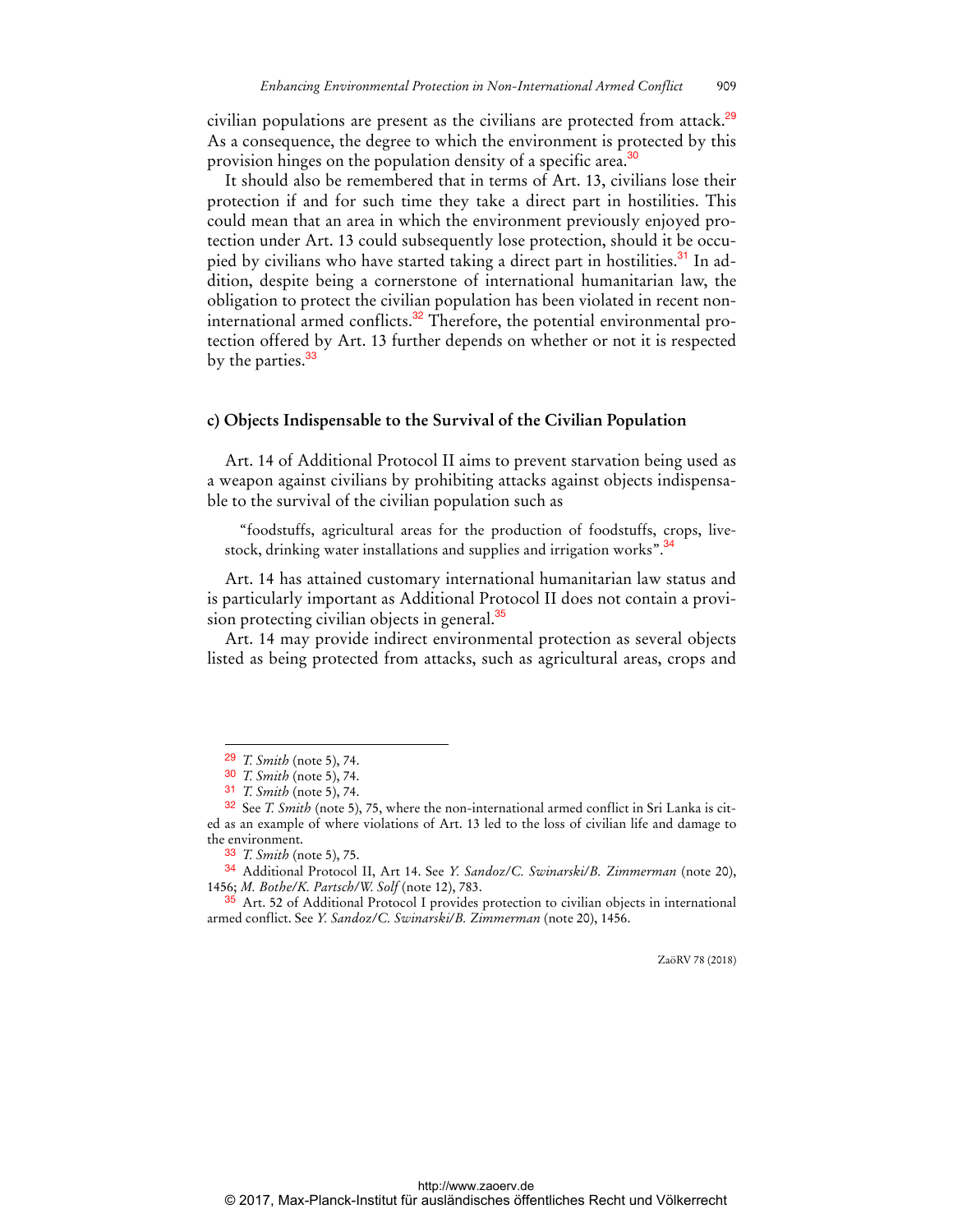livestock form part of the environment.<sup>36</sup> Art. 14 has been described as the provision of Additional Protocol II which comes the closest to directly protecting the environment, and as being of relevance to prevent the exploitation of natural resources in armed conflict. $37$  Art. 14 is promising in that, first, the protection offered is absolute and thus no derogation can be made from it, even in the case of military necessity.<sup>38</sup> Second, the words, "such as" denotes that the list is not exhaustive which means that other elements of the environment, if they are indeed essential to the survival of the civilian population and if attacked would lead to the starvation of civilians, may also enjoy protection.<sup>39</sup>

However, Art. 14 has several shortcomings in the context of environmental protection. First, its scope of application is narrow and consequently limited.<sup>40</sup> Only attacks against objects which, if destroyed, would lead to the starvation of civilians are prohibited. It thus does not cover attacks against the environment which may lead to the death of civilians in a manner other than starvation. Second, it only prohibits attacks against objects which would cause *civilians* to starve. Attacks against objects that would result in the starvation of members of organised armed groups, are not prohibited.<sup>41</sup> Therefore, if a large area of agricultural land is cultivated or stocked with livestock that provides sustenance exclusively to members of an organised armed group, the destruction of the agricultural land or its crops would not constitute a violation of Art. 14. It is evident that in such a situation the provision offers no environmental protection. Although Art. 14 does not explicitly state so, it can be interpreted that an object indispensable to the civilian population which is used to benefit both the civilian

ZaöRV 78 (2018)

<sup>36</sup> *C. Bruch* (note 10), 714; United Nations Environment Programme (UNEP), Protecting the Environment During Armed Conflict: An Inventory and Analysis of International Law, 2009, 18; *T. Smith* (note 5), 65.

<sup>37</sup> *Y. Sandoz/C. Swinarski/B. Zimmerman* (note 20), 1456; *D. Dam-de Jong* (note 19), 159.

<sup>38</sup> *Y. Sandoz/C. Swinarski/B. Zimmerman* (note 20), 1456.

<sup>39</sup> *J. M. Henckaerts/L. Doswald-Beck* (note 16), 193. See also *T. Smith* (note 5), 66 and *Y. Sandoz/C. Swinarski/B. Zimmerman* (note 20), 1458, where such objects can be defined as "objects which are of basic importance for the population from the point of view of providing the means of existence". The example given by *Smith* is that if civilians are particularly reliant on eating fish from a specific lake to survive, then the lake would be protected from attack as the attack would constitute a violation of Art. 14. *Baker* has also argued that it could include the protection of underground aquifers. See *B. Baker*, Legal Protection for the Environment in Times of Armed Conflict, Va. J. Int'l L. 33 (1993), 351, 370.

<sup>40</sup> See *B. Baker* (note 38), 371.

<sup>41</sup> *Y. Sandoz/C. Swinarski/B. Zimmerman* (note 20), 1457.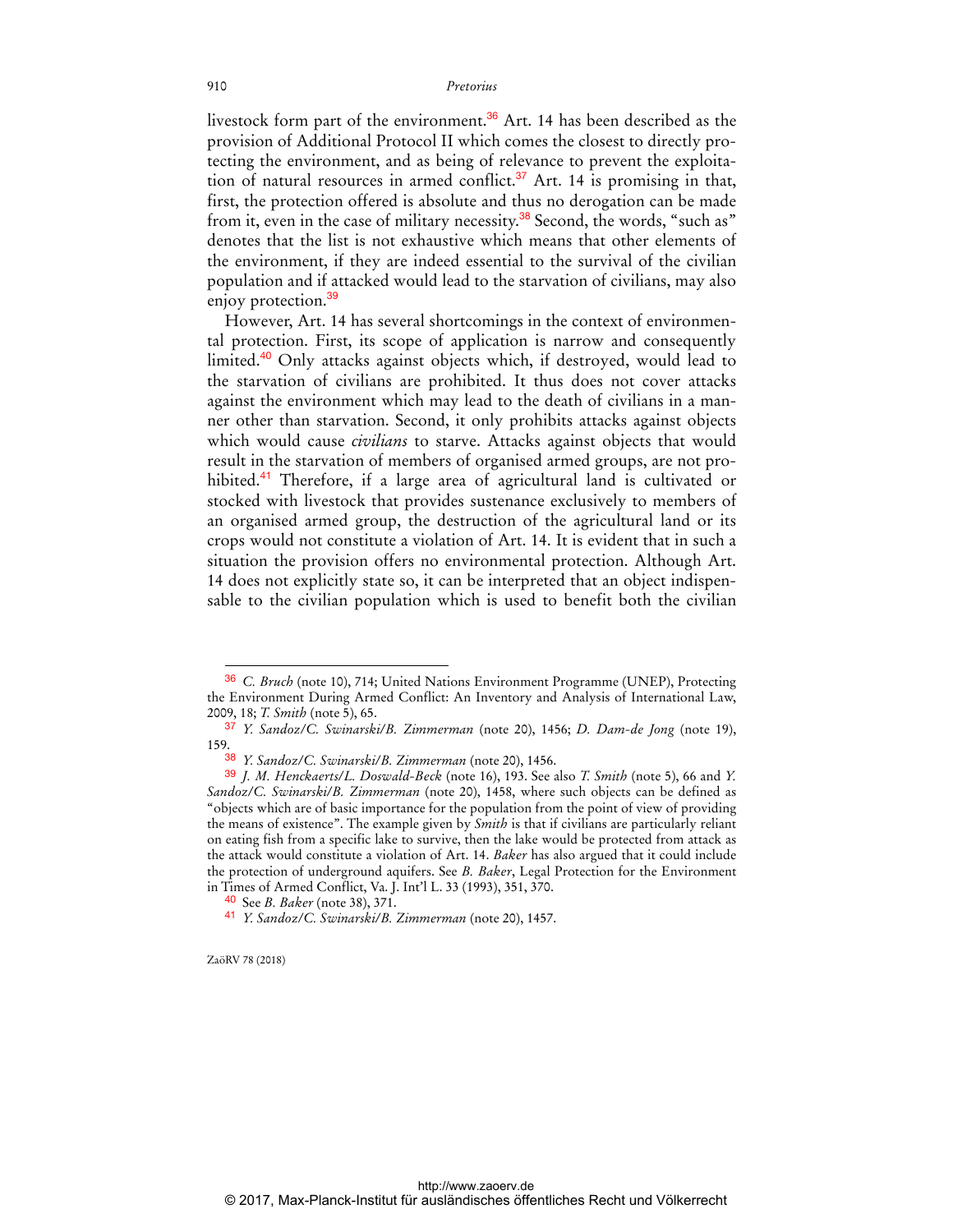population as well as the organised armed group, would still enjoy protec $t$ <sub>ion</sub> $42$ 

### **d) Protection of Works and Installations Containing Dangerous Forces**

Art. 15 of Additional Protocol II prohibits attacks against works or installations containing dangerous forces. This prohibition has attained customary international law status.<sup>43</sup> The ICRC commentary on this article emphasises that it does not protect civilian objects in general, and that its scope is narrow.<sup>44</sup> Art. 15 is relevant in the context of environmental protection because history has shown that attacks on dams and dykes can cause severe environmental damage with ensuing humanitarian consequences.<sup>45</sup>

One strength of Art. 15 is that the protection offered is absolute, as it does not provide for any circumstances in which works and installations containing dangerous forces lose their protection. This incidentally results in greater protection for the environment as well.<sup>46</sup> Furthermore, Art. 15 was included in Additional Protocol II because dams and dykes had been the object of devastating attacks in past conflicts, $47$  and peacetime incidents have shown that the destruction or damage of nuclear installations can be catastrophic.<sup>48</sup> The incidental environmental protection offered to dams,

 $\overline{a}$ 

48 See *T. Smith* (note 5), 69, where the 1986 Chernobyl incident in Russia and the 2011 incident at the Fukushima Nuclear Power Plant in Japan are cited as notable examples of the damage that can be caused by incidents at nuclear power installations. Further examples include incidents which occurred in Kyshtym, Russia in 1957, in Windscale, UK in 1957 and on Three Mile Island in the United States in 1979. See *S. Rogers*, Nuclear Power Plant Accidents: Listed and Ranked since 1952, The Guardian, 18.3.2011, available at <http://www.theguardian. com>, accessed 11.1.2015.

<sup>42</sup> *Y. Sandoz/C. Swinarski/B. Zimmerman* (note 20), 1458, *M. Bothe/K. Partsch/W. Solf* (note 12), 783.

<sup>43</sup> *J. M. Henckaerts/L. Doswald-Beck* (note 16), 139.

<sup>44</sup> *Y. Sandoz/C. Swinarski/B. Zimmerman* (note 20), 1462.

<sup>45</sup> Most of these have occurred in the context of international armed conflicts. See *C. Bruch* (note 10), 714. See also *Y. Sandoz/C. Swinarski/B. Zimmerman* (note 20), 666, where the following attacks on dams and dykes in armed conflicts are cited as examples: the 1315 Battle of Morgarten, the 1938 breach of the dykes of the Yellow River by the Chinese to stop Japanese troops which resulted in massive losses and damage. In World War II German troops flooded a large area of agricultural land in the Netherlands to prevent the advance of the enemy and two hydro-electric dams in Germany were destroyed, which resulted in large civilian losses, the destruction of over one hundred factories, the loss of a large area of agricultural land and the loss of livestock. Attacks against dams in the Korean war and the Vietnam War also caused severe damage.

<sup>46</sup> *T. Smith* (note 5), 68.

<sup>47</sup> *Y. Sandoz/C. Swinarski/B. Zimmerman* (note 20), 1462.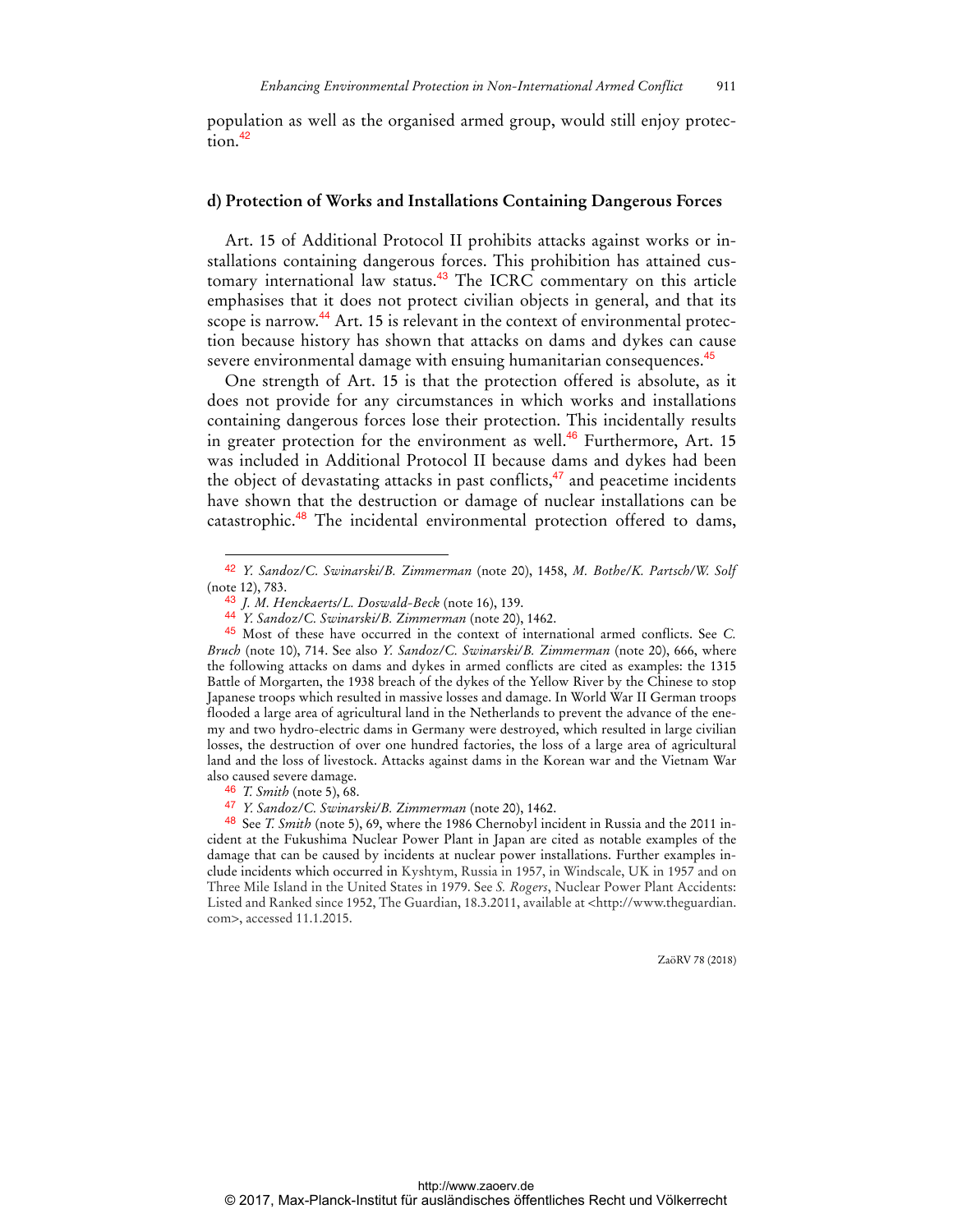dykes and in particular nuclear installations should thus not be underestimated as attacks on such objects remains relevant in modern noninternational armed conflicts.<sup>49</sup>

However, the environmental protection offered by Art. 15 is also limited in many ways. Firstly, it only prohibits attacks against the described objects by the enemy; it does not prohibit the destruction or intentional release of dangerous forces by the party that is in control of the object.<sup>50</sup> Secondly, Art. 15 can be criticised for its narrow scope of application. Many objects containing dangerous installations such as petrochemical plants, oil fields or oil wells may become objects of attacks in modern armed conflicts, yet they are afforded no protection at all by this provision.<sup>51</sup> Lastly, the environmental protection offered by this article is incidental: The aim of Art. 15 is to provide protection to the civilian population against the potential consequences that the destruction of such works and installations may have, and not to protect the environment.

### **e) Protection of Cultural Objects and Places of Worship**

Art. 16 of Additional Protocol II prohibits acts of hostility against

"historic monuments, works of art or places of worship which constitute the cultural or spiritual heritage of peoples".

Art. 16 may protect parts of the natural environment which constitute cultural, religious or spiritual places.<sup>52</sup> For example, if a specific area or natural landmark such as a mountain or a lake has an important religious, spiritual or cultural relevance to a group of people embroiled in a noninternational armed conflict, it may not be attacked.<sup>53</sup> The environmental

 $\overline{a}$ 

53 See *T. Smith* (note 5), 72, and the example she gives. It is important to note here the link between the protection of the natural environment as a cultural object and the United Nations Convention Concerning the Protection of the World Cultural and Natural Heritage. One of the main aims of the convention is to preserve areas and sites of natural heritage protection.

<sup>49</sup> *T. Smith* (note 5), 70.

<sup>50</sup> *M. Bothe/K. Partsch/W. Solf* (note 12), 786.

<sup>51</sup> See *Y. Sandoz/C. Swinarski/B. Zimmerman* (note 20), 1462, which states that this shortcoming of Additional Protocol II was already raised during the Diplomatic Conference. See also *T. Smith* (note 5), 70, where damage caused by attacks on petrochemical plants in the armed conflicts in Kosovo and Lebanon are cited. See *H. G. Brauch*, War Impacts on the Environment in the Mediterranean and Evolution of International Law, in: *H. G. Brauch/P. H. Liotta/A. Marquina/P. F. Rogers/M. El-Sayed Selim* (eds.), Security and Environment in the Mediterranean, 2003, 492. See also UNEP (note 36), 18.

<sup>52</sup> *C. Bruch* (note 10), 714.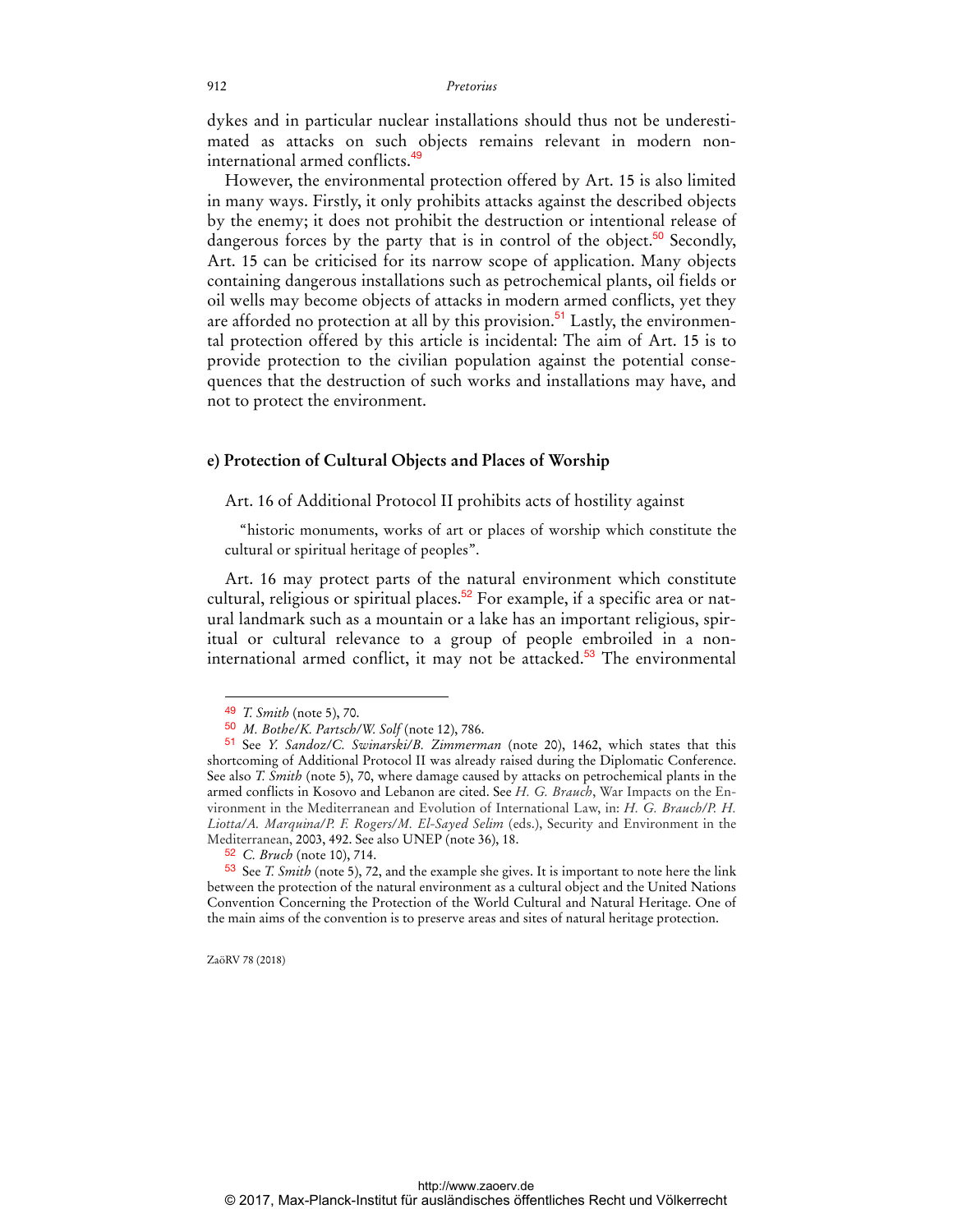protection offered by this provision is very limited – not only because it only protects cultural property – but because there is a high threshold of importance that the object of cultural or spiritual importance must have in order to enjoy protection under this article. The object must be of such high importance that it will be recognisable by everyone, without having to be marked.<sup>54</sup>

### **f) Prohibition of the Forced Movement of Civilians**

The final provision of Additional Protocol II which may provide indirect environmental protection in non-international armed conflicts is Art. 17, which prohibits the forced movement of civilians. The prohibition of the forced displacement of civilians in non-international armed conflict has attained customary international law status.<sup>55</sup> Art. 17 prohibits two types of forced displacement. First, the forced movement of civilians *within* the territory of the State in which the armed conflict is taking place is prohibited with the words,

"the displacement of the civilian population shall not be ordered for reasons related to the conflict unless the security of the civilians involved or imperative military reasons so demand".<sup>56</sup>

This provision does not, however, prohibit the forced movement of civilians if "the security of the civilians involved or imperative military reasons so demand".<sup>57</sup> Second, the forced movement of civilians beyond the boundaries of a State is also prohibited.<sup>58</sup> Additional Protocol II does not provide a specific number of civilians which need to be displaced to constitute a breach of Art. 17, but the commentary states that it covers individuals as well as groups which are forcibly displaced.<sup>59</sup>

The movement of a large number of civilians in armed conflict has a clear environmental aspect. $60$  If the environment is damaged to such an extent that civilians are forced to flee their homes, then Art. 17 may have been

 $\overline{a}$ 

<sup>54</sup> *J. M. Henckaerts/L. Doswald-Beck* (note 16), 130 (footnotes omitted).

<sup>55</sup> *J. M. Henckaerts/L. Doswald-Beck* (note 16), 457.

<sup>56</sup> Art. 17(1) Additional Protocol II. See *Y. Sandoz/C. Swinarski/B. Zimmerman* (note 20), 1472.

<sup>&</sup>lt;sup>57</sup> Art. 17(1) Additional Protocol II.

<sup>58</sup> Art. 17(2) Additional Protocol II. See *Y. Sandoz/C. Swinarski/B. Zimmerman* (note 20), 1472.

<sup>59</sup> *Y. Sandoz/C. Swinarski/B. Zimmerman* (note 20), 1472, 1474.

<sup>60</sup> International Law and Policy Institute (note 2), 34 et seq.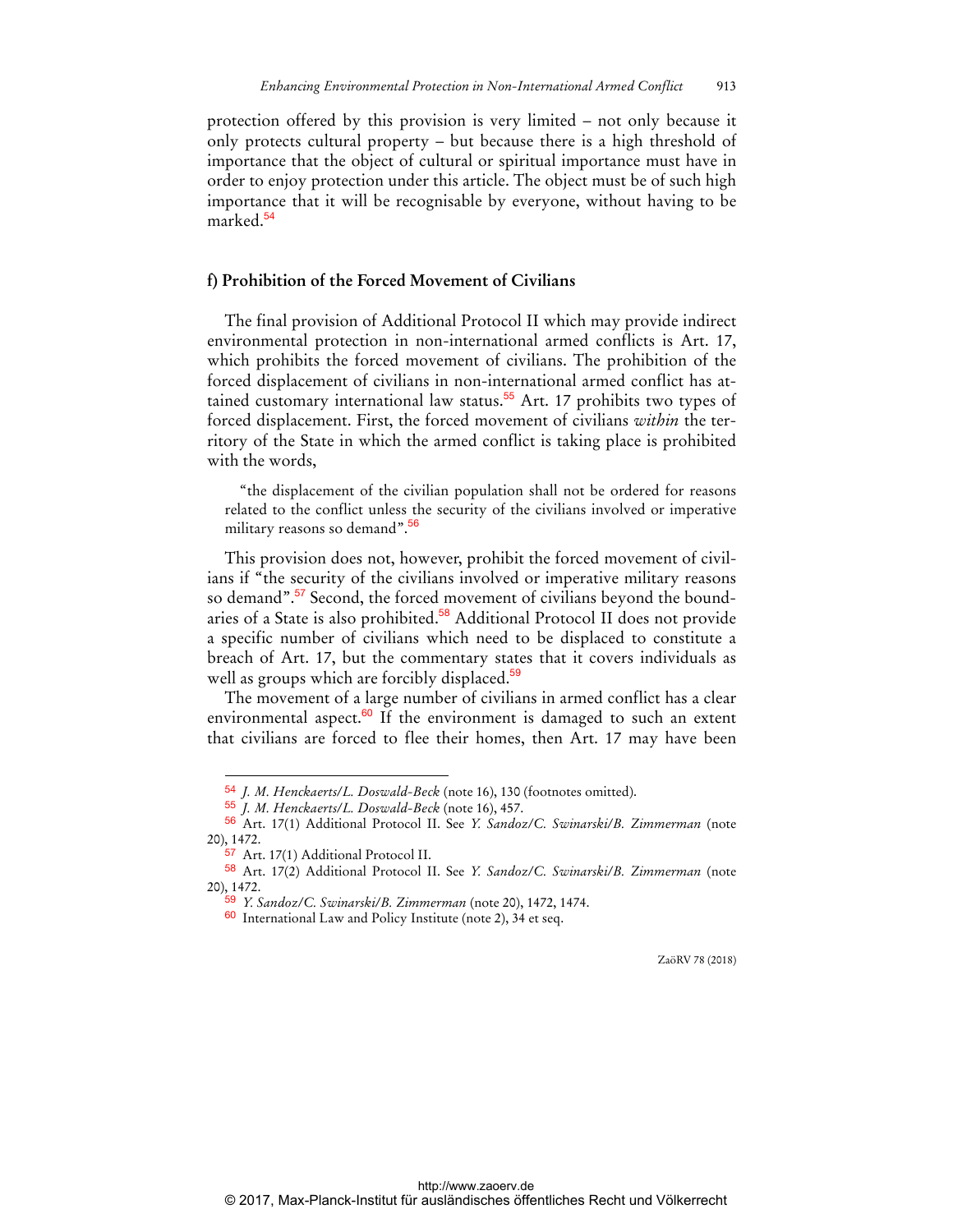breached. Types of environmental damage that could force the displacement of civilians have been listed as

"tampering with water supplies and water tables, polluting rivers, targeting food supplies, spoiling agricultural land, carrying out large-scale bombardments of an area".<sup>61</sup>

One of the most prominent examples is the Rwandan genocide and the ensuing non-international armed conflict that erupted in the Democratic Republic of the Congo. More than one million refugees fled their homes and settled on the border of Virunga National Park which placed a huge amount of pressure on the park's forests and wildlife. $62$  This pressure resulted in the park suffering severe environmental consequences, which included deforestation and an increase in the poaching of animals in the Park, both for bushmeat as well as for ivory. $63$  This example highlights that the extent to which the environment is protected in practice will depend on the extent to which the primary objective of the treaty obligation is in fact respected.

### **3. Disarmament and Weapons Treaties**

Several weapons used in armed conflicts have the potential to cause serious environmental damage.<sup>64</sup> The Convention on Certain Conventional Weapons  $(CCW)^{65}$  is one of the few disarmament and weapons treaties that may provide environmental protection in non-international armed conflict. The Convention originally only applied in international armed conflicts, but was amended in 2001 to widen its scope of application to include noninternational armed conflicts.<sup>66</sup> It is binding on both States as well as nonstate parties to armed conflicts.<sup>67</sup> The CCW was concluded with the aim to restrict or prohibit the use of certain types of weapons which are indiscriminate to civilians or are capable of causing unnecessary suffering to combat-

ZaöRV 78 (2018)

<sup>61</sup> *T. Smith* (note 5), 76.

 $62$  See the official website of Virunga National Park, "History", available at <https:// virunga.org>, accessed 5.4.2016.

<sup>63</sup> Virunga National Park, "History" (note 62).

<sup>64</sup> UNEP (note 36), 13; *T. Smith* (note 5), 77.

<sup>65</sup> Convention on Prohibitions or Restrictions on the Use of Certain Conventional Weapons Which May Be Deemed to Be Excessively Injurious or to Have Indiscriminate Effects, adopted 10.10.1980, entered into force 2.12.1983, 1347 UNTS 137, Convention on Certain Conventional Weapons/Conventional Weapons Convention (CCW).

<sup>66</sup> Amended Art. 1(2) CCW.

<sup>67</sup> Amended Art. 1(3) CCW; *S. Sivakumaran* (note 7), 248.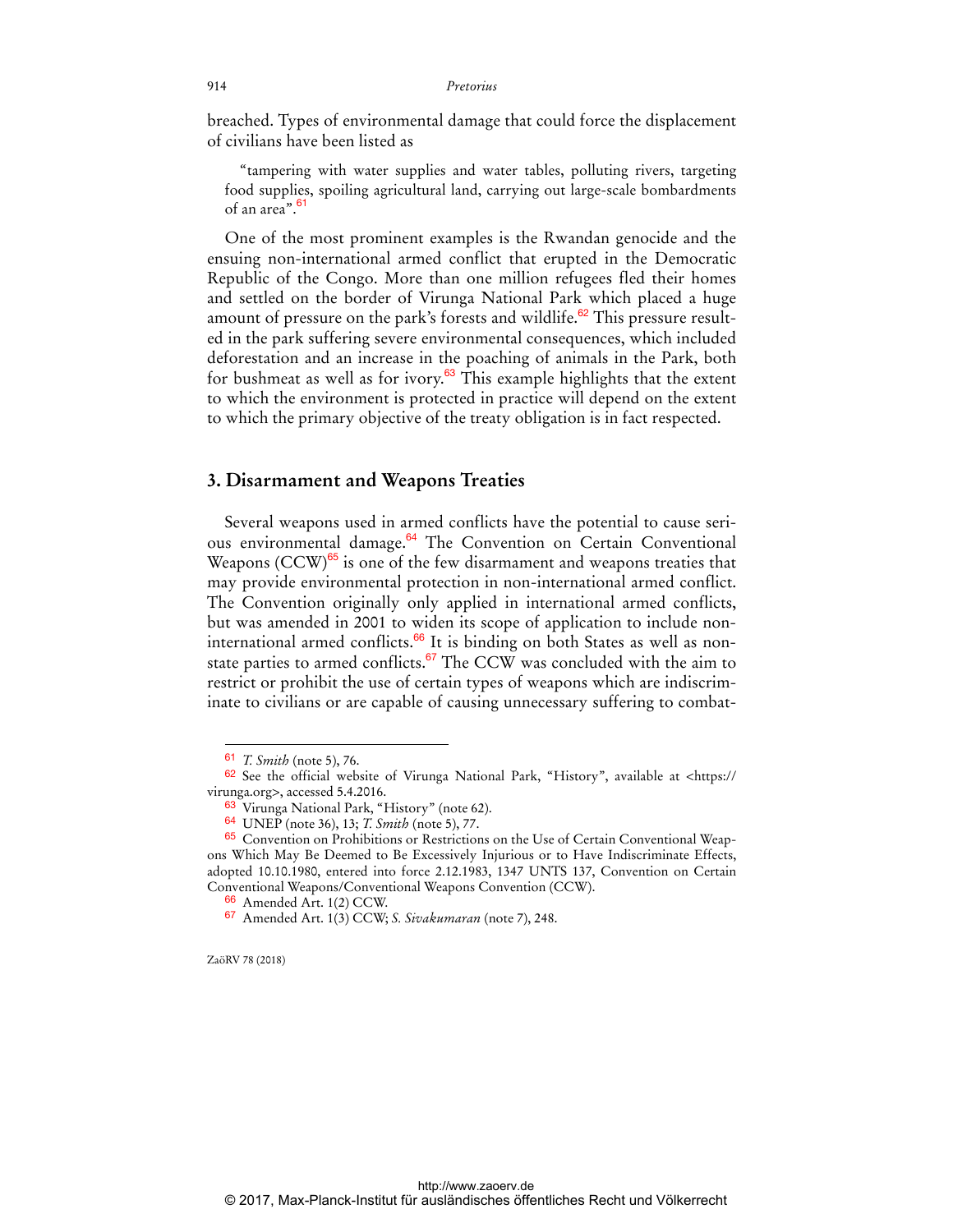ants.<sup>68</sup> The CCW directly addresses the environment in its preamble, where it states that

"it is prohibited to employ methods or means of warfare which are intended, or may be expected, to cause widespread, long-term and severe damage to the natural environment".<sup>69</sup>

This is the same threshold included in Arts. 35 and 55 of Additional Protocol I, which relate to environmental protection in international armed conflicts.<sup>70</sup>

While at first sight it may appear as though the preamble of the CCW provides adequate protection to the environment in non-international armed conflicts, the potential protection offered is limited. Commentary on Art. 35 of Additional Protocol I has stressed that the "triple cumulative standard" set forth with the words, "widespread, long-term *and* severe" makes the threshold extremely difficult to reach, which limits the protection actually offered by the prohibition.<sup>71</sup> There is also little guidance on how the terms, "wide-spread", "long-term" and "severe" should be interpret $ed.<sup>72</sup>$  It is for these reasons that this threshold has been widely criticised and deemed to be inadequate and ineffective.<sup>73</sup> While the preamble of the CCW may be useful in that it does at least provide a benchmark level of environmental protection that States need to respect, some have suggested that

"to have these as standards of permissible environmental damage in noninternational armed conflict could potentially undermine any positive effect that the indirect treaty provisions would have".<sup>74</sup>

There is also the issue that the clause appears in the preamble of the CCW and not in the operative text. It is somewhat unclear whether the preambles of treaties contain binding provisions. In terms of Art. 31 of the Vienna Convention on the Law of Treaties, the preamble is considered part of the text of a treaty for the purposes of interpretation.<sup>75</sup> However, there are

 $\overline{a}$ 

<sup>68</sup> Preamble CCW, The United Nations Office at Geneva, The Convention on Certain Conventional Weapons, available at <http://www.unog.ch>, accessed 19.1.2016. See in particular Arts. IV (10); VII (3); V (11); IV (A)(C)(13).

<sup>69</sup> Preamble CCW.

<sup>70</sup> See Arts. 35(3) and 55 Additional Protocol I.

<sup>71</sup> UNEP (note 36), 12. Only the ENMOD convention provides some guidance as to what these terms mean in the 'understandings' annexed to the treaty.

<sup>72</sup> UNEP (note 36), 12.

<sup>73</sup> *T. Smith* (note 5), 113.

<sup>74</sup> *T. Smith* (note 5), 113.

<sup>75</sup> See Vienna Convention on the Law of Treaties, Art. 31 (2). See *M. H. Hulme*, Preambles in Treaty Interpretation, U. Pa. L. Rev. 164 (2016), 1281.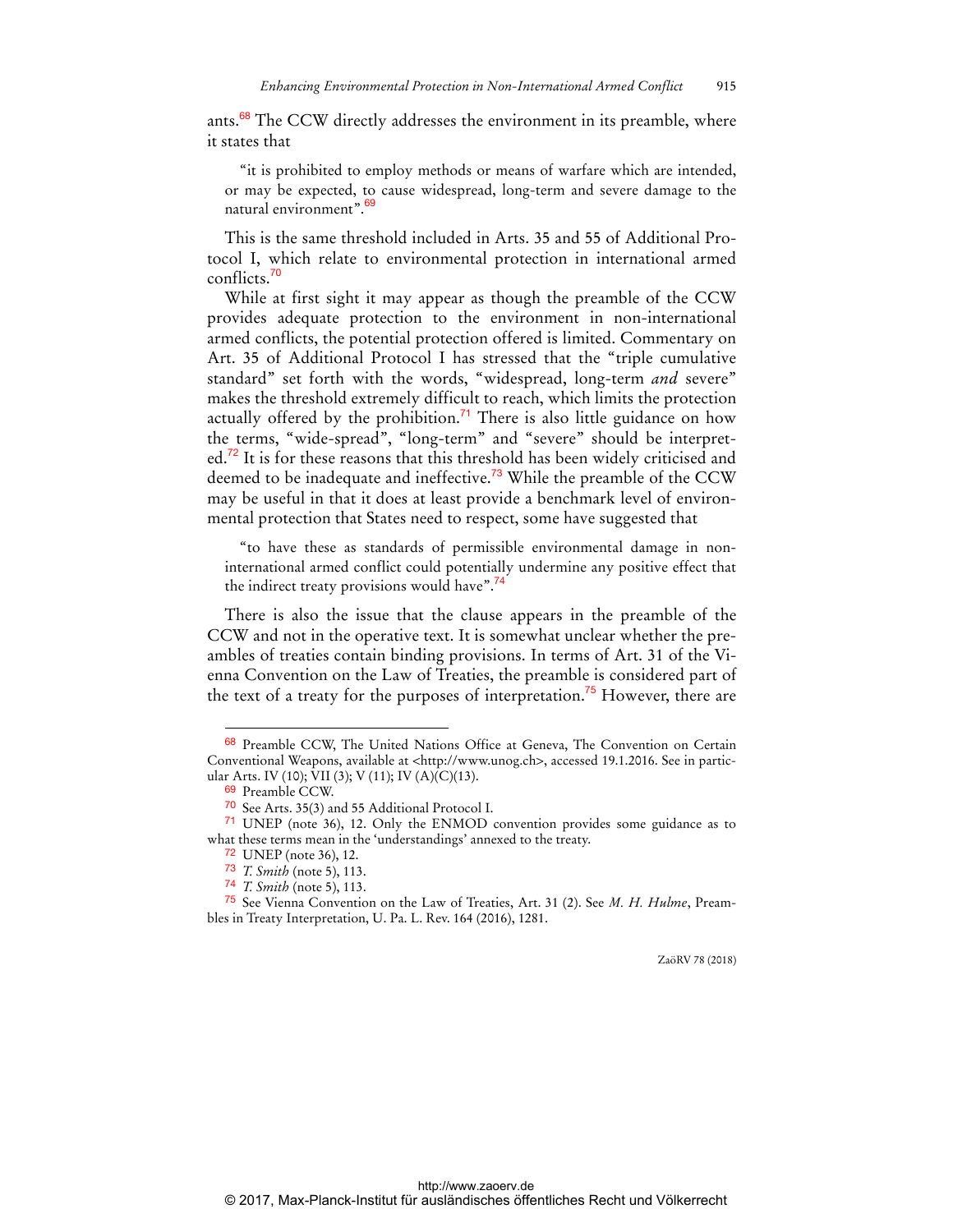differing views on the issue, with some commentators stating that the purpose of the preamble is not to be binding and is merely to provide guidance when interpreting the operative provisions of a treaty.<sup>76</sup>

The CCW was complemented by a series of protocols which contain more promising environmental protection measures. The first relevant protocol is Protocol II on Prohibitions or Restrictions on the use of Mines, Booby-Traps and other Devices.<sup>77</sup> Land mines, if detonated, are a serious threat to the environment – to large mammals in particular.<sup>78</sup> The Protocol is binding on States as well as organised armed groups, $\frac{79}{9}$  and contains several provisions which restrict the use of landmines and booby-traps in armed conflicts.<sup>80</sup> By restricting the use of land mines in certain areas to protect humans, the environment is indirectly protected. In addition, Protocol II requires that the parties to a conflict record all areas in which land mines are planted.<sup>81</sup> This requirement facilitates the removal of unexploded landmines after the conflict, which serves to prevent further environmental damage.<sup>82</sup> Protocol III on Prohibitions or Restrictions on the Use of Incendiary

ZaöRV 78 (2018)

<sup>76</sup> It can be argued that in accordance with general principles of treaty interpretation, the preamble is not binding, but serves to provide the context in terms of which the treaty obligations should be interpreted. See *R. McKenzie/F. Burhenne-Guilmin/A. G. M. La Viña/J. D. Werksman*, An Explanatory Guide to the Cartagena Protocol on Biosafety, 2003, 25. See also *A. Cassese*, The Martens Clause: Half a Loaf or Simply Pie in the Sky?, EJIL 11 (2000), 192; *T. Smith* (note 5), 140. However, the status of the preamble is not that clear-cut. For example, in the *Case Concerning Rights of Nationals of the United States of America in Morocco*, the ICJ noted that the guarantee of equality of treatment had been included in the preamble of the Algesiras Act of 7.4.1906, and concluded that "in the light of these circumstances, it seems clear that the principle was intended to be of a binding character and not merely an empty phrase". It is also the case that a Preamble or individual clauses thereof can, through the process of development of customary international law, become binding in character. The Martens Clause is noted as a "probative" example of this. See International Labor Organisation, Manual for Drafting ILO Instruments, <http://learning.itcilo.org>, accessed 23.3.2016. See *Case Concerning Rights of Nationals of the United States of America in Morocco*, ICJ Reports 1956, 176, 184.

<sup>77</sup> Amended Additional Protocol to the Convention on Prohibitions or Restrictions on the Use of Certain Conventional Weapons Which May Be Deemed to Be Excessively Injurious or to Have Indiscriminate Effects (Protocol II entitled Protocol on Prohibitions or Restrictions on the Use of Mines, Booby-Traps and Other Indiscriminate Weapons), adopted 3.5.1996, entered into force 2.12.1983, amended 3.5.1996, entered into force 3.12.1998, 2048 UNTS 93, CCW Protocol II.

<sup>78</sup> *A. J. Nocella II/C. Salter/J. K. C. Bentley* (eds.), Animals and War: Confronting the Military-Animal Industrial Complex*,* 2014; *T. Smith* (note 5), 82; *Y. Sandoz/C. Swinarski/B. Zimmerman* (note 20), 411.

<sup>79</sup> *S. Sivakumaran* (note 7), 248. Amended Protocol II to the Convention on CCW, Art. 1(3) states that it binds "each party to the conflict".

<sup>80</sup> Arts. 3-7 CCW Protocol II.

<sup>81</sup> Art. 9 CCW Protocol II.

<sup>82</sup> See UNEP (note 36), 15.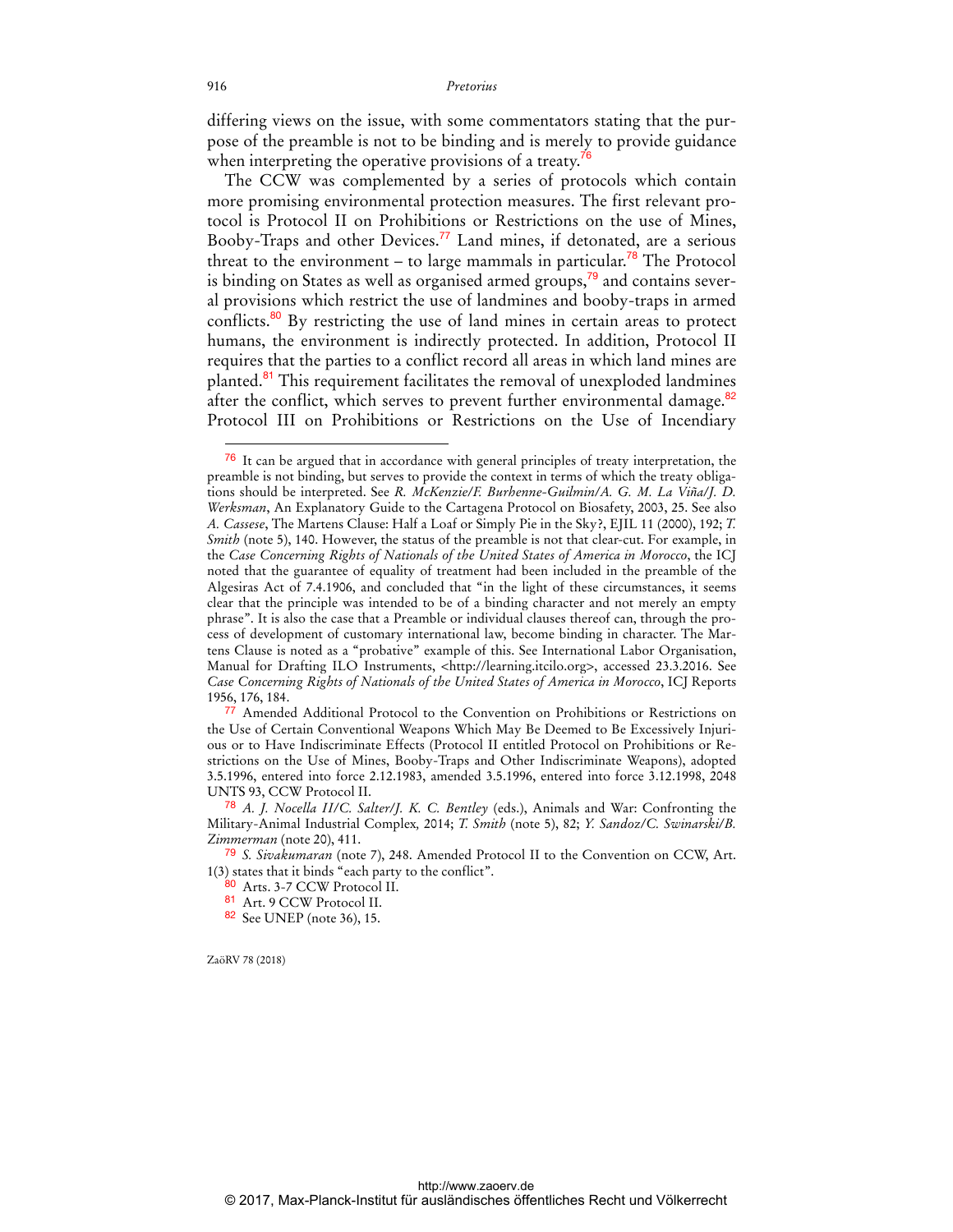Weapons provides direct environmental protection to certain aspects of the natural environment.<sup>83</sup> Art. 2 prohibits attacks using incendiary weapons on forests or any other types of plant cover

"except when such natural elements are used to cover, conceal or camouflage combatants or other military objectives, or are themselves military objectives".<sup>8</sup>

# **4. Assessment of the Environmental Protection Provided by International Humanitarian Law**

The discussion above has revealed that the environmental protection in non-international armed conflicts offered by Common Article 3 is essentially non-existent. As far as disarmament and weapons treaties are concerned, while the CCW may contain a provision providing a benchmark of environmental protection, it is included in the preamble of the treaty and not in its operative text, making it unclear whether or not it is in fact binding. Furthermore, even if the provision is considered binding, its threshold tolerates a high level of environmental damage. The protocols of the CCW which restrict the use of landmines and incendiary weapons offer a degree of environmental protection, but this protection is inadequate.

Additional Protocol II contains several provisions relevant to environmental protection. In a nutshell, the most important elements of protection provided by the provisions of Additional Protocol II are as follows: Flowing from the overlapping protection offered by Art. 13 and Art. 17, the environment is immune from attack in areas where there are civilians, and attacks against the environment which would force civilians to flee their homes are prohibited. Overlapping somewhat with this, areas which produce livestock or crops, or which contain water resources indispensable to the civilian population and which the destruction thereof would result in the starvation of civilians if destroyed, enjoy absolute protection.

Other important provisions of Additional Protocol II are those that protect man-made objects. While these objects are primarily protected because of the effect that their destruction would have on civilians, it indirectly results in environmental protection as well. The man-made objects in question are dams, dykes and nuclear installations, which are protected against

 $\overline{a}$ 

<sup>83</sup> Additional Protocol to the Convention on Prohibitions or Restrictions on the Use of Certain Conventional Weapons Which May Be Deemed to Be Excessively Injurious or to Have Indiscriminate Effects (Protocol III entitled Protocol on the Use of Incendiary Weapons), adopted 10.10.1980, entered into force 2.12.1983, CCW Protocol III.

<sup>84</sup> Art. 2(4) CCW Protocol III.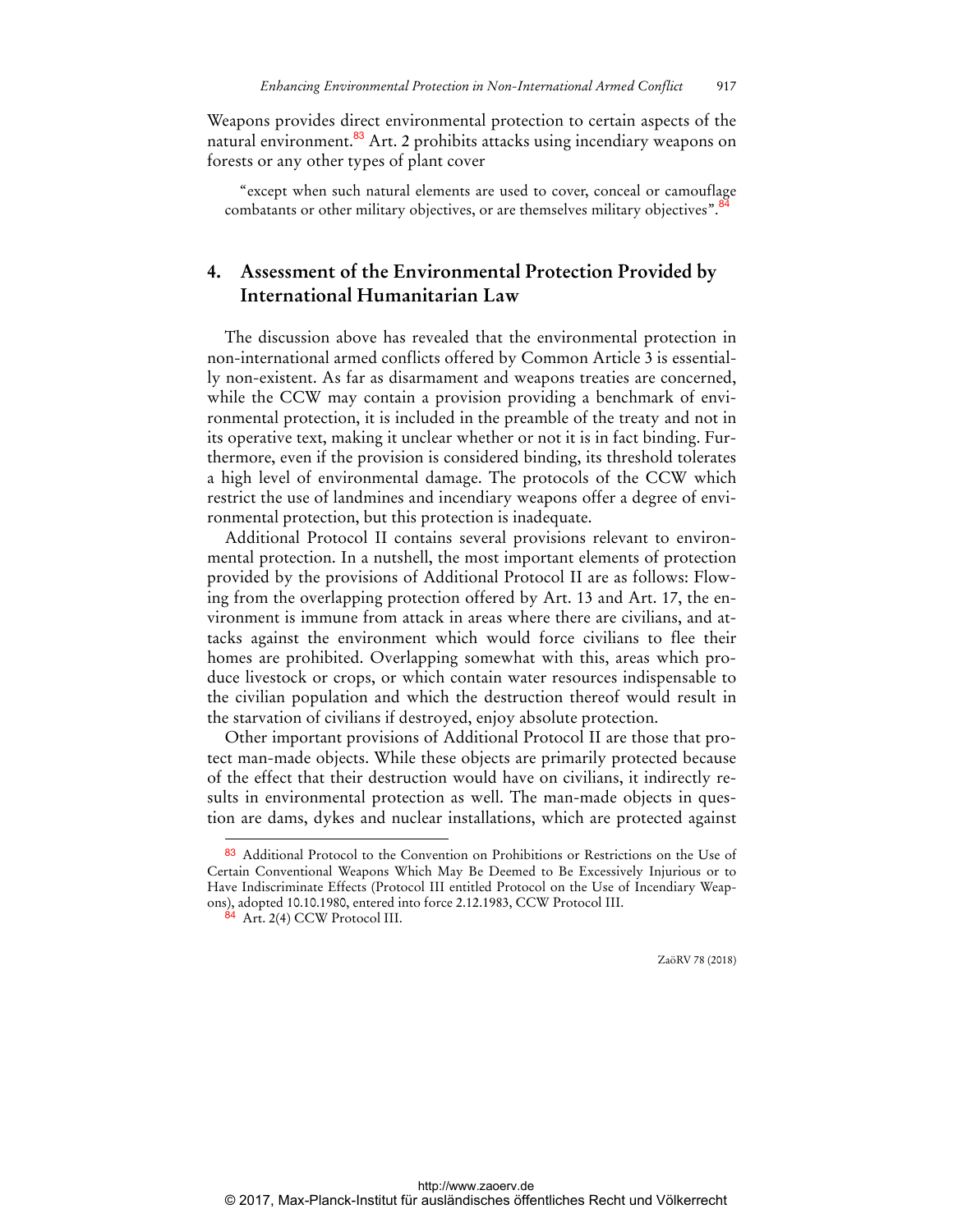attacks by Art. 15. Even though the number of objects protected by this provision is limited, the level of environmental protection offered is high as the destruction of these objects could have catastrophic effects on the environment. Finally, the protection offered by the prohibition against pillage comes close to offering the most direct environmental protection, even though its aim is to protect "property". The rule prohibiting pillage is important as it may be used to prevent the exploitation of natural resources in non-international armed conflict.

In conclusion, although some level of environmental protection can be read into several provisions of Additional Protocol II, the protection offered is indirect as there is no provision which explicitly provides environmental protection in non-international armed conflict. In addition, as has been noted by experts, even if the provisions of Additional Protocol II are interpreted widely to include elements of environmental protection, the protection offered remains minimal.<sup>85</sup> Such broad legal interpretation may have adverse effects as it may violate the important principle of legal certainty in international law.<sup>86</sup> A further problem is that Additional Protocol II lacks meaningful implementation provisions.<sup>87</sup> This means that even if environmental protection can be read into provisions of Additional Protocol II, actually enforcing the provisions would be challenging. Closely related to this is that there is a lack of case law and state practice dealing with the application of these provisions in practice, which makes their potential difficult to determine.<sup>88</sup>

# **III. The Way Forward**

The existing treaty law rules regulating non-international armed conflicts do not provide adequate environmental protection and the natural environment is left vulnerable to the negative effects of armed conflicts. As

ZaöRV 78 (2018)

<sup>85</sup> *C. Bruch* (note 10), 715.

<sup>&</sup>lt;sup>86</sup> The principle of legal certainty is regarded as one of the cornerstones of the principle of the rule of law. The principle basically entails that the public has an interest in "clear, equal, and foreseeable rules of law which enable those who are subject to them to order their behaviour in such a manner as to avoid legal conflict". See *P. H. Neuhaus*, Legal Certainty versus Equity in the Conflict of Laws, Law & Contemp. Probs 28 (1963), 795, available at <http:// scholarship.law.duke.edu>, accessed 13.1.2016. See also *J. Maxeiner*, Some Realism About Legal Certainty in the Globalization of the Rule of Law, in: M. Sellers/T. Tomaszewski (eds.), The Rule of Law in Comparative Perspective, 2010, 41.

<sup>87</sup> See *C. Bruch* (note 10), 715.

<sup>88</sup> UNEP (note 36), 51.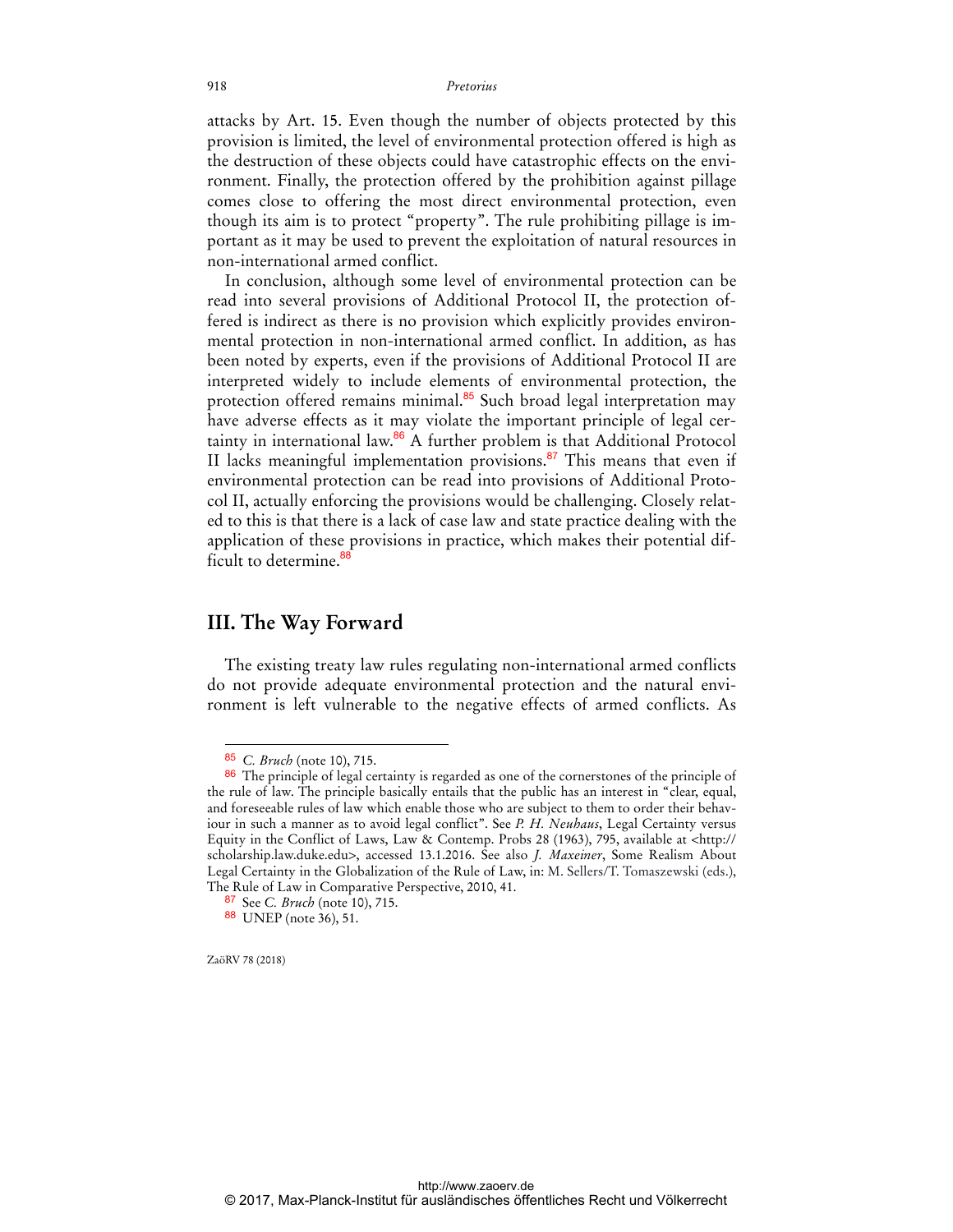highlighted above, this is concerning because the majority of modern armed conflicts are non-international armed conflicts. In addition, such conflicts often occur in countries which have rich biodiversity that needs to be protected.<sup>89</sup> Indeed, the protection of the environment in armed conflicts has gained prominence in the past three decades,<sup>90</sup> leading the United Nations International Law Commission (ILC) to include the topic in its long-term programme of work.<sup>91</sup> The work of the ILC covers both international as well as non-international armed conflicts, and although the Commission has not yet dealt with a study of the non-international armed conflict of the study, it is included in its future programme of work.<sup>92</sup>

This author asserts that there are two potential solutions to the problem of the lack of environmental protection in non-international armed conflict. The first possible solution is to expand the application of international law rules regulating international armed conflicts to cover non-international armed conflicts through customary international law. The second potential solution is to turn to other branches of international law related to environmental protection, such as international human rights or international

 $\overline{a}$ 

<sup>89</sup> Biodiversity has been threatened in several situations of non-international armed conflict, most notably in the Democratic Republic of the Congo, Rwanda and Afghanistan. See *K. Hulme*, Armed Conflict and Biodiversity, in: M. Bowman/P. Davies/E. Goodwin (eds.), Research Handbook on Biodiversity and Law, 2016, 263; *A. Conteh/M. G. Havin/J. McCarter*, Assessing the Impacts of War on Perceived Conservation Capacity and Threats to Biodiversity, Biodiversity and Conservation 26 (2017), 983, 984; *T. Hanson/T. M. Brooks/F. A. da Fonseca/M. Hoffmann/J. F. Lamoreux/G. Machlis/C. G. Mittermeier/R. A. Mittermeier/J. D. Pilgrim*, Warfare in Biodiversity Hotspots, Conservation Biology 23 (2008), 578.

<sup>90</sup> See *D. Weir*, Whatever Happened to the 5th Geneva Convention, Toxic Remnants of War, 29.7.2015, available at <http://www.toxicremnantsofwar.info>, accessed 14.12.2017, who states that: "In June 1991, Greenpeace International, the London School of Economics and the Centre for Defence Studies organised a Fifth Geneva Convention conference in London. In what turned out to be a busy year for environmental lawyers, the government of Canada convened a Conference of Experts on the Use of the Environment as a Tool of Conventional Warfare, while in Munich, the IUCN and World Conservation Union organised Consultations on the Law Concerning the Protection of the Environment in Times of Armed Conflict<sup>:</sup>

<sup>91</sup> See the reports of the International Law Commission on the topic which are available at <http://legal.un.org>, accessed 9.11.2017: International Law Commission, Preliminary Report of the Special Rapporteur, Ms *Marie G. Jacobsson* on the Protection of the Environment in Relation to Armed Conflicts, 66th Session of the ILC, 2014, UN Doc. A/CN.4/674 and Corr. 1; International Law Commission, Second Report of the Special Rapporteur, Ms *Marie G. Jacobsson* on the Protection of the Environment in Relation to Armed Conflicts, 67<sup>th</sup> Session, 2015, UN Doc. A/CN.4/685; International Law Commission, Third Report of the Special Rapporteur, Ms *Marie G. Jacobsson* on the Protection of the Environment in Relation to Armed Conflicts, 68th Session, 2016, UN Doc. A/CN.4/700.

<sup>92</sup> Third Report on the Protection of the Environment in Relation to Armed Conflicts (note 91), para. 269.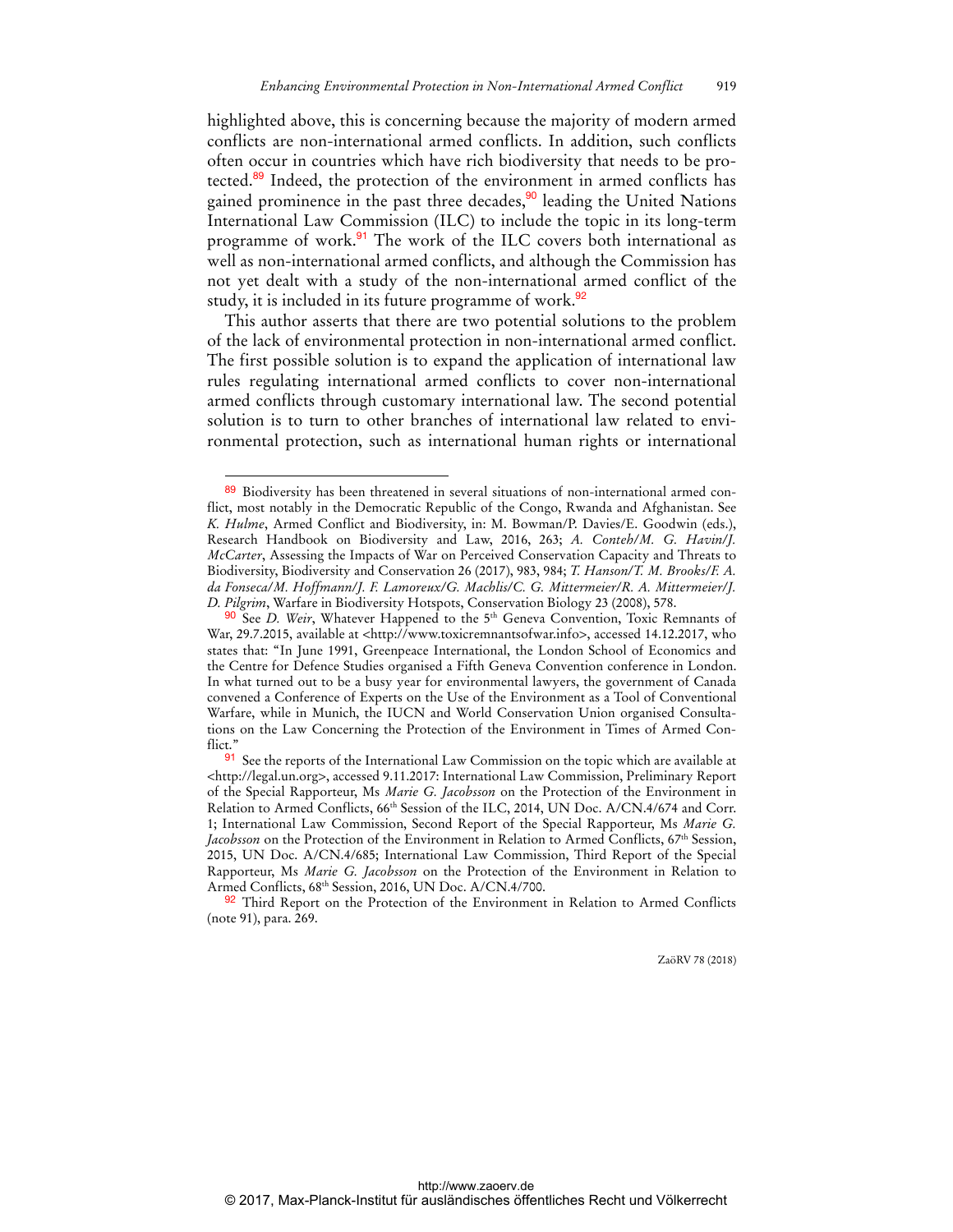environmental law to bolster environmental protection in times of noninternational armed conflict.

# **1. Expanding the Rules Applicable in International Armed Conflicts to Enhance Environmental Protection in Non-International Armed Conflicts**

While Additional Protocol II and Common Art. 3 are the primary international humanitarian law rules regulating non-international armed conflicts, the four Geneva Conventions and Additional Protocol I are the primary instruments governing international armed conflicts.<sup>93</sup> The two protocols are closely related – many of the Additional Protocol II rules from which environmental protection can be derived or implied are similar to rules contained in Additional Protocol I.<sup>94</sup> However, the treaties regulating international armed conflicts are comparatively far more comprehensive instruments than those governing non-international armed conflicts.<sup>95</sup> It is thus not surprising that the international humanitarian law rules applicable in non-international armed conflicts have generally developed by looking to international humanitarian law applicable in international armed conflict.<sup>96</sup> Given this trend, turning to the rules applicable in international armed conflicts could be a way to enhance environmental protection in noninternational armed conflicts.<sup>97</sup> Indeed, international humanitarian law applicable in international armed conflicts already contains explicit rules providing for the protection of the environment.<sup>98</sup> Most notably, Additional Protocol I prohibits means or methods of warfare which may cause widespread, long-term and severe environmental damage, and also provides:

ZaöRV 78 (2018)

<sup>93</sup> See ICRC, The Geneva Conventions and Their Additional Protocols, 29.10.2010, <https://www.icrc.org>, accessed 19.12.2017.

<sup>94</sup> For instance Art. 13 of Additional Protocol II matches the first three paragraphs of Art. 51 of Additional Protocol I; Art. 14 of Additional Protocol II corresponds to Art. 54 of Additional Protocol I; Art. 15 of Additional Protocol II corresponds to Art. 56 of Additional Protocol I; Art. 16 corresponds to Art. 53 of Additional Protocol I.

<sup>95</sup> *M. Sassòli/L. Olsen*, The Relationship Between International Humanitarian and Human Rights Law Where It Matters: Admissible Killing and Internment of Fighters in Non-International Armed Conflicts, Int'l Rev. of the Red Cross 90 (2008), 599, 601. This is illustrated by the fact that Additional Protocol II has only 28 Articles, whereas Additional Protocol I has 102 Articles.

<sup>96</sup> *T. Smith* (note 5), 111 et seq.

<sup>97</sup> See on this *T. Smith* (note 5), 111 et seq.

<sup>98</sup> *T. Smith* (note 5), 41 et seq. See Art. 35 and Art. 55 Additional Protocol to the Geneva Conventions (note 4).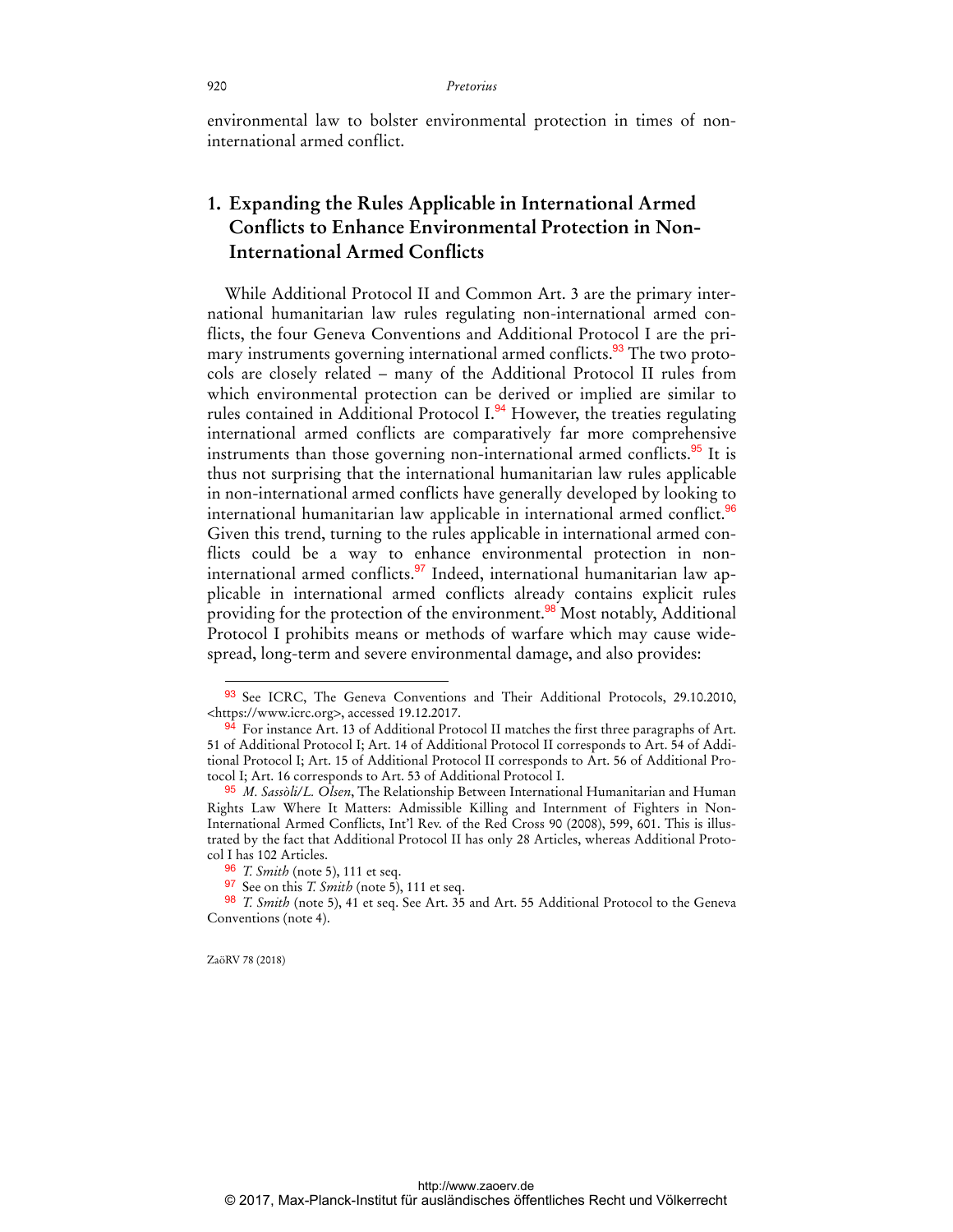"1. Care shall be taken in warfare to protect the natural environment against widespread, long-term and severe damage. This protection includes a prohibition of the use of methods or means of warfare which are intended or may be expected to cause such damage to the natural environment and thereby to prejudice the health or survival of the population.

2. Attacks against the natural environment by way of reprisals are prohibited."<sup>99</sup>

The rules regulating international armed conflict can become applicable in non-international armed conflict through customary international law. Customary international law is the second source of international law listed in Art. 38 of the Statute of the International Court of Justice.<sup>100</sup> Customary international law develops from a general and consistent practice of states followed out of a sense of legal obligation, or *opinio juris*. 101 Customary international humanitarian law is an important source as far as non-international armed conflicts are concerned, precisely because of the scarcity of treaty law regulating such conflicts.

The ICRC study on customary international humanitarian law, which was published more than a decade ago, has attempted to identify which international humanitarian law rules may have attained the status of customary international law.<sup>102</sup> The ICRC study argues that many of the international humanitarian law rules applicable in international armed conflicts apply in non-international armed conflicts as a matter of customary international law.<sup>103</sup> This means that the international humanitarian law obligations applicable in non-international armed conflicts are arguably moving closer to the more stringent obligations of states taking part in international armed conflicts. However, it must be noted that this study is contentious. States and academics have expressed concerns regarding the methodology used to establish the rules and whether the authors have submitted sufficient facts and evidence to support these rules.<sup>104</sup>

The ICRC asserts that three customary international rules providing environmental protection in non-international armed conflicts have emerged.

 $\overline{a}$ 

<sup>99</sup> See Art. 35 and Art. 55 Additional Protocol I (note 4).

<sup>100</sup> See Art. 38 Statute of the International Court of Justice, adopted 26.6.1945, entered into force 24.10.1945, 3 Bevans 1179, ICJ Statute, which contains the list of sources of international law.

<sup>101</sup> See *J. B. Bellinger/W. J. Haynes*, A US Government Response to the International Committee of the Red Cross Study Customary International Humanitarian Law, Int'l Rev. of the Red Cross 89 (2007), 443 et seq.

<sup>102</sup> *J. M. Henckaerts/L. Doswald-Beck* (note 16).

<sup>103</sup> *J. M. Henckaerts/L. Doswald-Beck* (note 16).

<sup>104</sup> See *J. B. Bellinger/W. J. Haynes* (note 101), 443 et seq.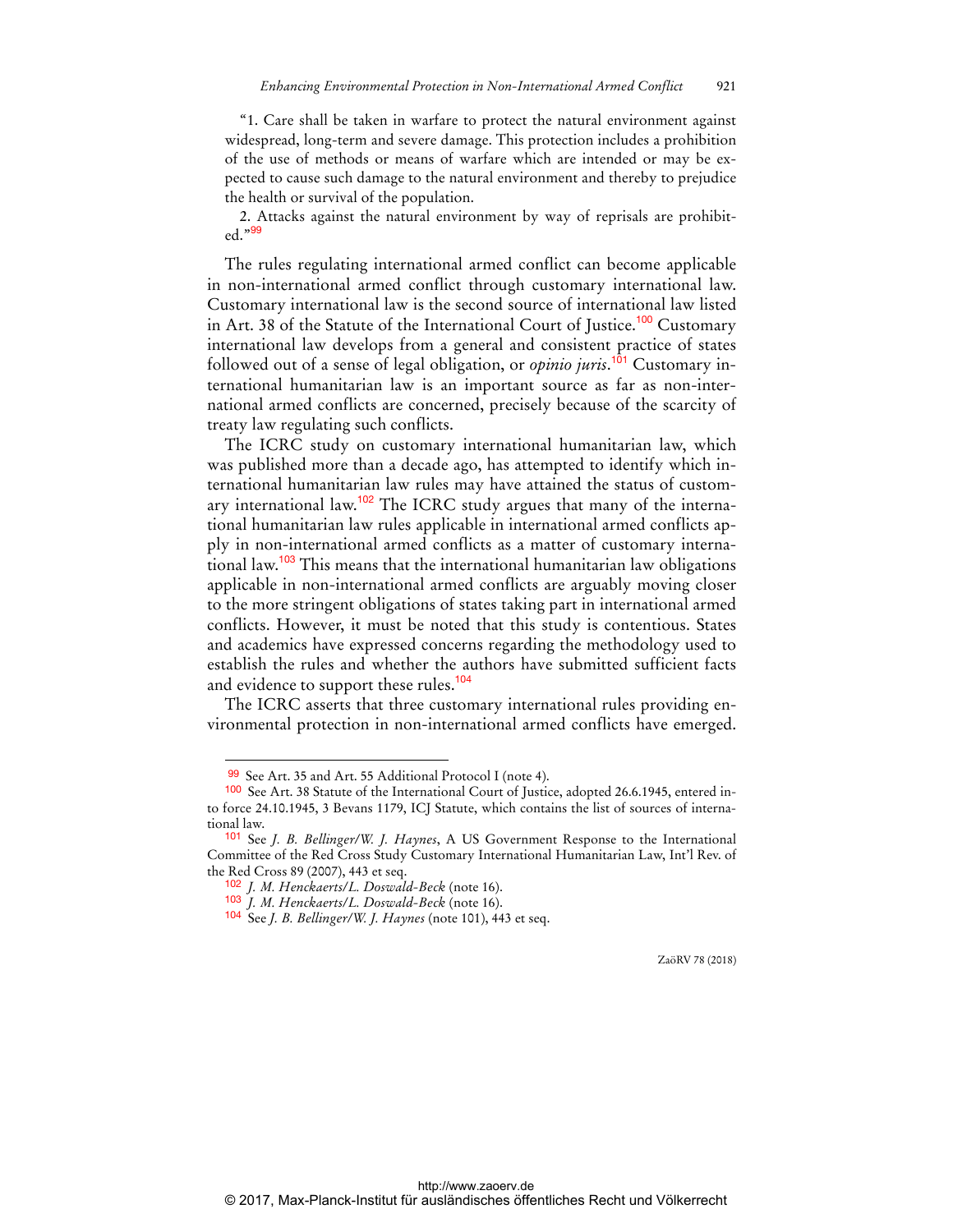Rule 43 confirms that the general principles of international humanitarian law regarding the conduct of hostilities are applicable to the environment.<sup>105</sup> This rule is not new, as the environment is considered a civilian object in armed conflicts, unless and for such time as that it becomes a military objective.<sup>106</sup> The second rule provides that due regard must be had to the environment in military operations.<sup>107</sup> The ICRC concedes that it is unclear whether this rule has truly attained customary international law status in non-international armed conflicts, stating that this rule is only "arguably" applicable in non-international armed conflicts.<sup>108</sup> Furthermore, the motivation for the application of this rule in non-international armed conflict is weak, as it states that

"it can be argued that the obligation to pay due regard to the environment also applies in non-international armed conflicts if there are effects in another State".<sup>109</sup>

This implies that in addition to the fact that the very existence of this rule is merely "arguable", it only applies if transboundary harm is caused.<sup>110</sup>

The most significant customary international law rule asserted to apply in non-international armed conflicts is rule 45, which asserts that

"the use of methods or means of warfare that are intended, or may be expected, to cause widespread, long-term and severe damage to the natural environment is prohibited"

is a customary international law rule applicable in international armed conflicts, and "arguably" applicable in non-international armed conflicts as

ZaöRV 78 (2018)

<sup>105</sup> ICRC, Customary International Law Study: Rule 43, <https://ihl-databases.icrc.org>.

<sup>106</sup> The San Remo Manual on Non-International Armed Conflicts supports the notion that the environment is a civilian object. See *M. N. Schmitt/C. H. B. Garraway/Y. Dinstein*, The Manual on the Law of Non-International Armed Conflict With Commentary, 2006, 59. See also ICRC, Customary International Law Study: Rule 9, <https://ihl-databases.icrc.org>, accessed 10.11.2017.

<sup>107</sup> ICRC, Customary International Law Study: Rule 44, <https://ihl-databases.icrc.org>.

<sup>108</sup> ICRC (note 107).

<sup>109</sup> ICRC (note 107).

<sup>110</sup> On transboundary harm see the *Trail Smelter Arbitration (USA v. Canada)* Arbitral Trib., 3 U.N. Rep. Int'l Arb. Awards 1905 (1941). Transboundary harm may occur in the context of a non-international armed conflict if, for example, the conflict itself is contained to the borders of one state but pollution resulting from military activities has negative effects on the environment in a neighbouring state; or if there is an armed conflict between a state and an organised armed group which is operating from across an international border. See Geneva Academy, Qualification of Armed Conflicts, <http://www.geneva-academy.ch>, accessed 18.7.2015.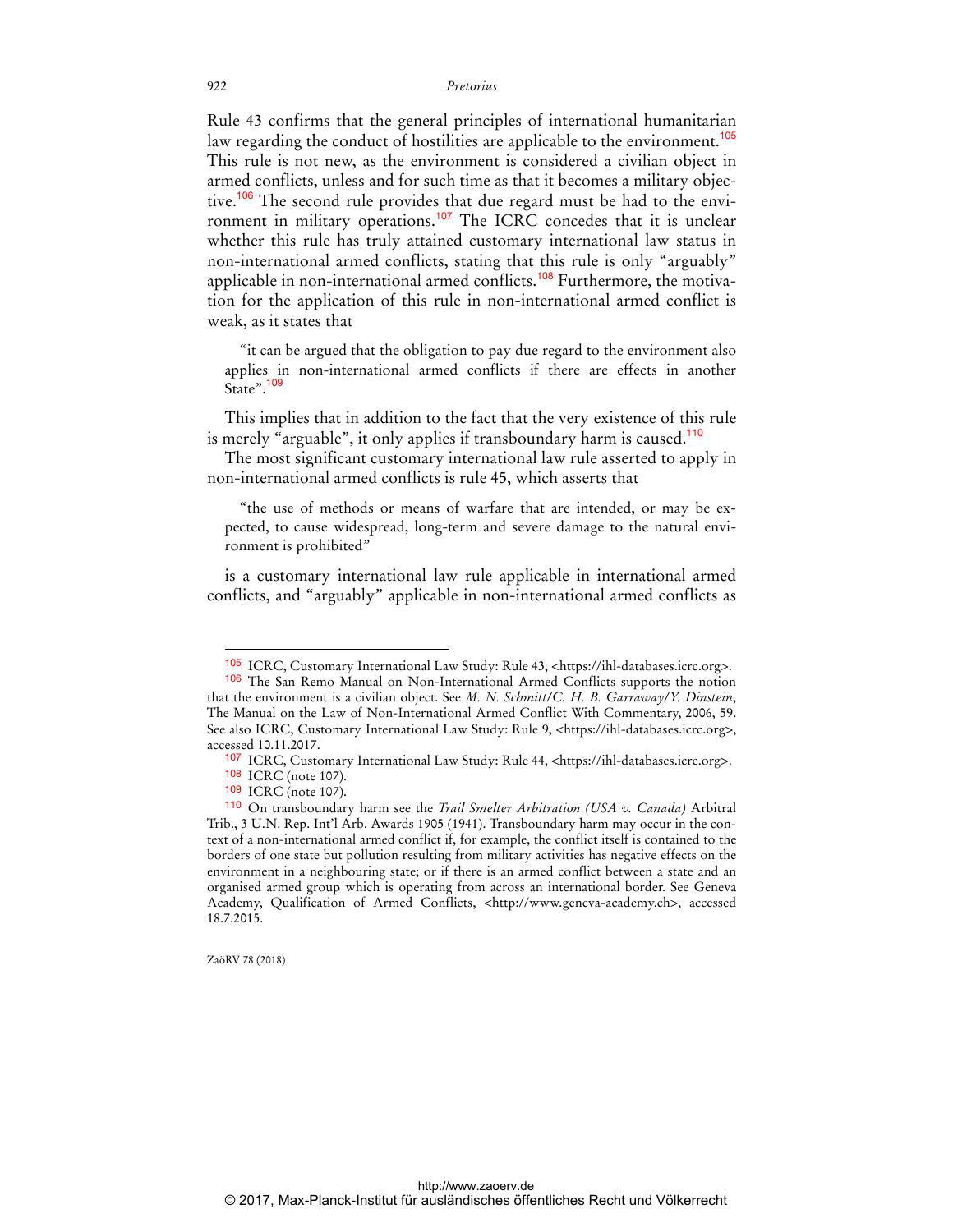well.<sup>111</sup> This rule is clearly reminiscent of the Art. 55 of Additional Protocol I. However, Art. 55 has been widely criticised in that the level of environmental protection offered by it is limited. Firstly, the use of the cumulative word "and" immediately indicates that it sets a high threshold for environmental damage.<sup>112</sup> In addition, the words "widespread", "long-term" and "severe" are not defined clearly. The Convention on the Prohibition of Military or Any Other Hostile Use of Environmental Modification Techniques (ENMOD Convention), which does not apply in non-international armed conflicts, provides "understandings" on how these terms should be understood.<sup>113</sup> It states that the term "widespread" encompasses an area on the scale of several hundred square kilometres; while "long-term" refers to a period of months; and "severe" requires "serious or significant disruption or harm to human life, natural economic resources or other assets".<sup>114</sup> These understandings only serve to highlight that this provision tolerates a high level of environmental damage and thus that it does not provide adequate environmental protection.

The customary international law rules related to environmental protection asserted by the ICRC to apply in non-international armed conflicts are not considered adequate. First, the motivation for their applicability in such conflicts is relatively weak, as the ICRC itself concedes that the rules are only "arguably" applicable in such conflicts.<sup>115</sup> Second, the wording of rule 45 creates an extremely high threshold of application, which tolerates a high level of environmental damage. Third, the ICRC asserts that due regard must be had for the environment, but only in situations where transboundary harm is caused. It is thus clear that the usefulness of these provisions is limited. It is for this reason that other branches of international law related to environmental protection, such as international human rights and international environmental law, may be more promising in the context of enhancing environmental protection in non-international armed conflict.

 $\overline{a}$ 

<sup>111</sup> See ICRC Customary International Law Study: Rule 45 <https://ihl-databases. icrc.org>.

<sup>112</sup> See UNEP (note 36), 51.

<sup>113</sup> The ENMOD, "understandings" annexed to the treaty.

<sup>114</sup> See ENMOD (note 113).

<sup>115</sup> For example, ICRC, Customary International Humanitarian Law: Rule 45, <https://www.icrc.org>, accessed 26.6.2015: "State Practice Establishes This Rule as a Norm of Customary International Law Applicable in International and, *arguably,* also in Non-International Armed Conflicts." (Emphasis added).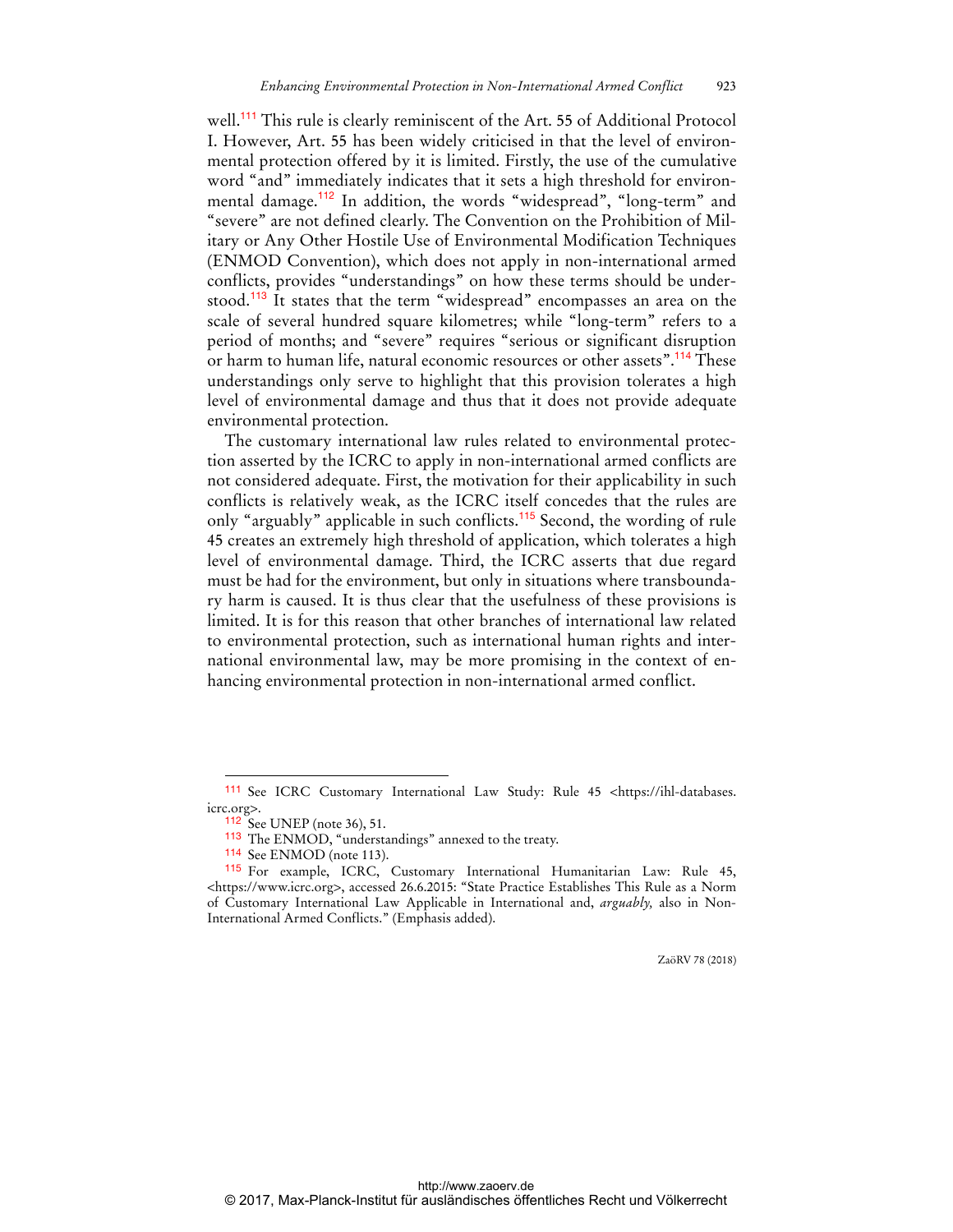# **2. The Potential of Other Branches of International Law to Provide Environmental Protection in Non-International Armed Conflict**

The second way to enhance the protection of the environment in noninternational armed conflict is to turn to other branches of international law which contain provisions on environmental protection, such as international human rights and environmental law. Several international environmental law treaties, such as the World Heritage Convention,<sup>116</sup> the Convention on Biological Diversity,<sup>117</sup> the Convention on International Trade in Endangered Species of Wild Fauna and Flora<sup>118</sup> and the Ramsar Convention<sup>119</sup> protect specific areas or species and have been recognised as having the potential to increase environmental protection in armed conflicts.<sup>120</sup>

While the link between international humanitarian and international environmental law in the context of the issue of the protection of the environment in non-international armed conflicts is clear, the link with international human rights law may seem less distinct. However, there is increasing support for the classification of the protection of the environment as a human rights issue.<sup>121</sup> This is due to the close relationship between environmental issues and certain human rights, and also because international human rights law enforcement mechanisms are already highly developed.<sup>122</sup>

ZaöRV 78 (2018)

<sup>116</sup> Convention Concerning the Protection of the World Cultural and Natural Heritage, adopted 16.11.1972, entered into force 17.12.1975, Convention on World Heritage/World Heritage Convention has been widely ratified by 193 state parties. See UNESCO, States Parties Ratification Status, <http://whc.unesco.org>, accessed 14.11.2017 for more information about the Convention.

<sup>117</sup> Convention on Biological Diversity, adopted 5.6.1992, entered into force 29.12.1993, 1760 UNTS 79, (CBD).

<sup>118</sup> Convention on International Trade in Endangered Species of Wild Fauna and Flora, adopted 3.3.1973, entered into force 1.7.1975, 993 UNTS 243, (CITES). See the CITES website for more information <http://www.cites.org>, accessed 1.11.2015.

<sup>119</sup> Convention on Wetlands of International Importance Especially as Waterfowl Habitat, adopted 2.2.1971, entered into force 21.12.1975, 996 UNTS 245, (Ramsar Convention), has 170 state parties. See the Ramsar Convention official website "The Ramsar Convention and Its Mission", <http://www.ramsar.org>, accessed 14.11.2017 for more information.

<sup>120</sup> See on this *K. Hulme* (note 89), 248. See UNESCO, Resource Manual: Managing Natural World Heritage, UNESCO 2010, 26; *A. Peters*, Novel Practice of the Security Council: Wildlife Poaching and Trafficking as a Threat to Peace, EJIL: Talk!, 12.2.2014, <http://www. ejiltalk.org>, accessed 20.3.2017; *B. Sjöstedt*, Protecting the Environment in Relation to Armed Conflict: The Role of Multilateral Environmental Agreements, Ph.D. thesis, Lund University 2016; and *T. Smith* (note 5), 72.

<sup>121</sup> See *J. van der Vyver,* The Environment: State Sovereignty, Human Rights, and Armed Conflict, Emory Int'l L. Rev. 23 (2009), 85.

<sup>122</sup> *J. van der Vyver* (note 121), 93.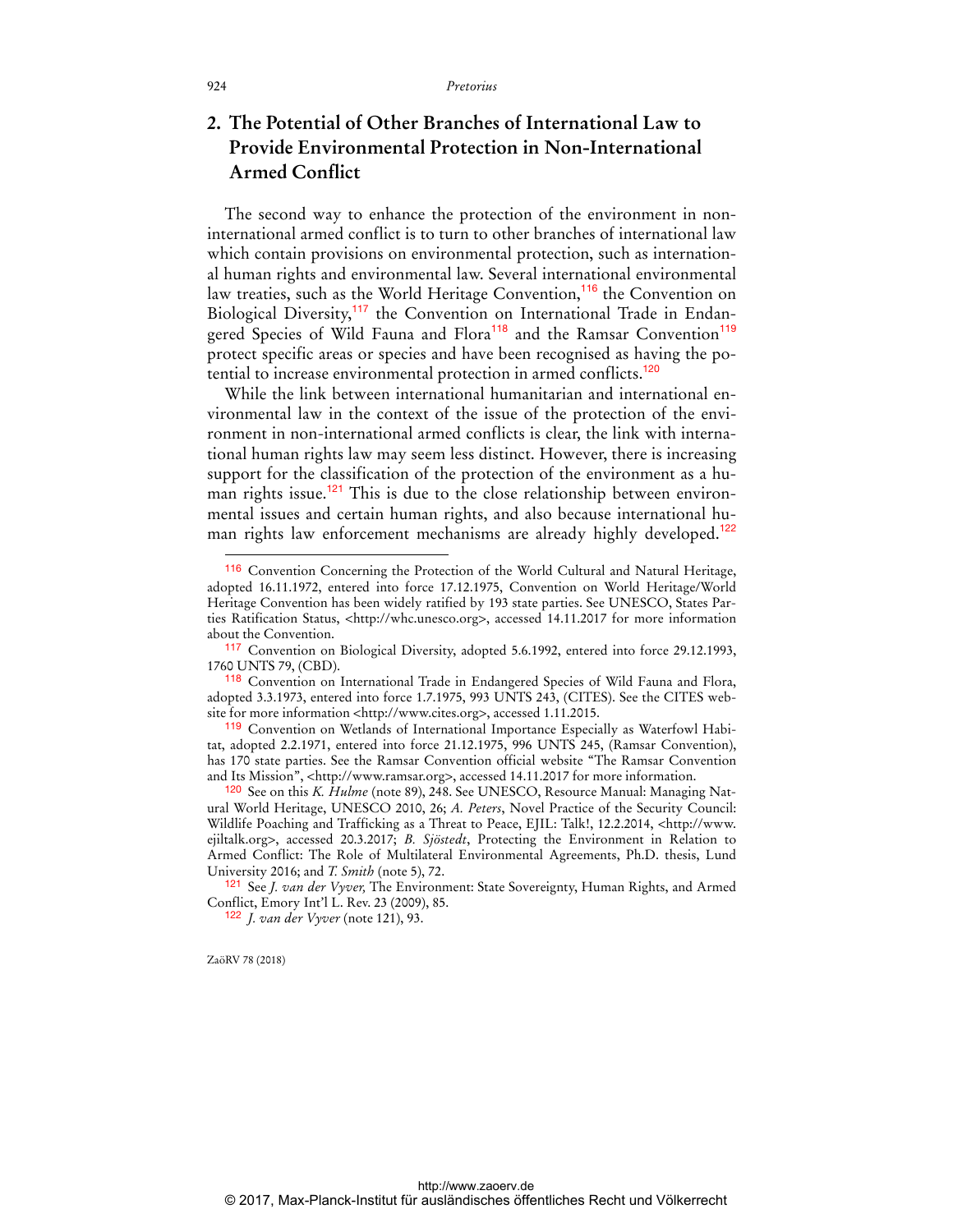Although the right to a healthy environment is included in the domestic law of many states, it is less concretised on the regional and international levels.<sup>123</sup> An examination of the existing legal material reveals that an explicit right to a clean environment is conspicuously absent from any global human rights treaty.<sup>124</sup> Despite this, specific global human rights treaties contain certain human rights that are closely related to environmental protection.<sup>125</sup> These rights are the right to life;<sup>126</sup> the right to health;<sup>127</sup> the right to family life;<sup>128</sup> the right to self-determination;<sup>129</sup> the right to an adequate

 $\overline{a}$ 

126 Art. 6(1) ICCPR: "Every human being has the inherent right to life. This right shall be protected by law. No one shall be arbitrarily deprived of his life."

<sup>127</sup> Art. 12(1) ICESCR: "The States Parties to the present Covenant recognize the right of everyone to the enjoyment of the highest attainable standard of physical and mental health. Importantly, the right to health has been associated with the right to water, as lack of clean water negatively affects the health of people." See Office of the United Nations High Commissioner for Human Rights, The Right to Health: Fact Sheet 31 (2008), 3, 4, 12, <http:// www.ohchr.org>, accessed 12.11.2017.

<sup>128</sup> Art. 23 ICCPR: "The family is the natural and fundamental group unit of society and is entitled to protection by society and the State." ICESCR Art. 10: "The widest possible protection and assistance should be accorded to the family, which is the natural and fundamental group unit of society, particularly for its establishment and while it is responsible for the care and education of dependent children."

129 Art. 1 ICCPR: "1. All peoples have the right of self-determination. By virtue of that right they freely determine their political status and freely pursue their economic, social and cultural development. 2. All peoples may, for their own ends, freely dispose of their natural wealth and resources without prejudice to any obligations arising out of international economic co-operation, based upon the principle of mutual benefit, and international law. In no case may a people be deprived of its own means of subsistence. 3. The States Parties to the present Covenant, including those having responsibility for the administration of Non-Self-Governing and Trust Territories, shall promote the realization of the right of selfdetermination, and shall respect that right, in conformity with the provisions of the Charter of the United Nations." Art. 1 ICESCR: "1. All peoples have the right of self-determination. By virtue of that right they freely determine their political status and freely pursue their economic, social and cultural development. 2. All peoples may, for their own ends, freely dispose of their natural wealth and resources without prejudice to any obligations arising out of international economic co-operation, based upon the principle of mutual benefit, and international law. In no case may a people be deprived of its own means of subsistence. 3. The States Parties

<sup>123</sup> UNHR Special Rapporteur on Human Rights and the Environment "Introduction", available at <http://www.ohchr.org>, accessed 9.4. 2015.

<sup>124</sup> See *L. Horn*, The Implications of the Concept of Common Concern of a Human Kind on a Human Right to a Healthy Environment, Macquarie Journal of International and Comparative Environmental Law 1 (2004), 233 et seq.; *L. Collins*, Are We There Yet? The Right to Environment under International and European Law, McGill International Journal of Sustainable Development Law and Policy 3 (2007), 122.

<sup>125</sup> *E. de Wet/A. du Plessis*, The Meaning of Certain Substantive Obligations Distilled From International Human Rights Instruments for Constitutional Environmental Rights in South Africa, African Human Rights Law Journal 10 (2010), 345, 351; UNEP (note 36), 48 et seq.; *D. Anton/D. Shelton*, Environmental Protection and Human Rights, 2011; *L. Hajjar Leib*, Human Rights and the Environment, 2011.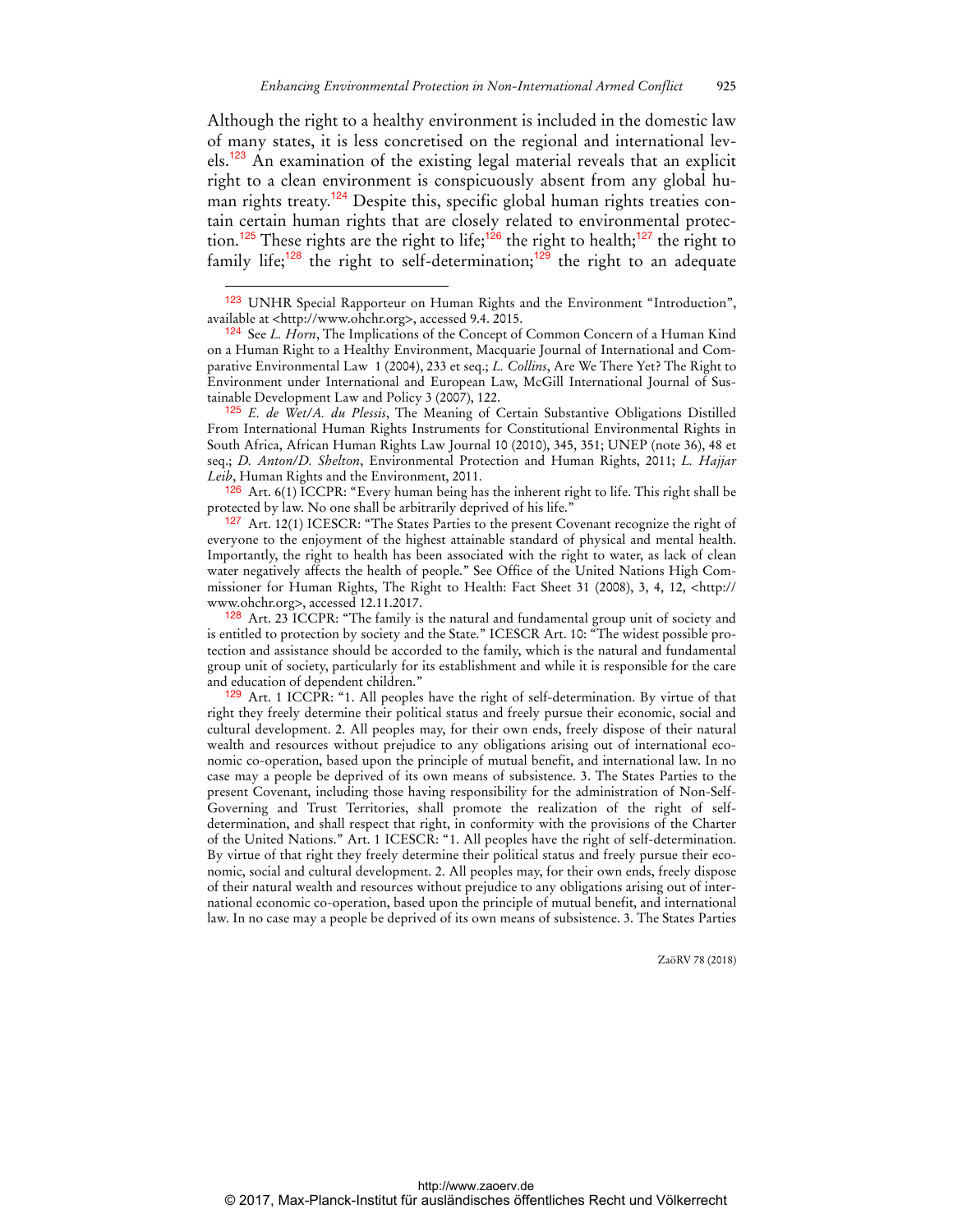standard of living;<sup>130</sup> the right to property;<sup>131</sup> and the protection of minorities.<sup>132</sup> On the regional level, several binding and non-binding agreements allude to environmental rights.<sup>133</sup> However, the African Charter on Human and Peoples' Rights and the Additional Protocol to the American Convention on Human Rights<sup>134</sup> are the only binding regional instruments which explicitly guarantee environmental rights.<sup>135</sup>

The applicability of international human rights law in armed conflict has been set down in international humanitarian law treaties,<sup>136</sup> international human rights law treaties<sup>137</sup> as well as in the decisions of various courts and

131 Art. 14 African Charter on Human and Peoples' Rights: "The right to property shall be guaranteed. It may only be encroached upon in the interest of public need or in the general interest of the community and in accordance with the provisions of appropriate laws."

132 Art. 28 ICCPR: "In those states in which ethnic, religious or linguistic minorities exist, persons belonging to such minorities shall not be denied the right, in community with the other members of their group, to enjoy their own culture, to profess and practise their own religion, or to use their own language."

<sup>133</sup> See Art. 38 Arab Charter on Human Rights, adopted 23.5.2004, where it is included under the right to an adequate standard of living. Environmental rights are also alluded to in non-binding human rights instruments such as in Art. 28(f) ASEAN Human Rights Declaration, adopted 18.11.2012, where it is included under the right to an adequate standard of living.

Art. 11 Additional Protocol to the American Convention on Human Rights in the Area of Economic, Social and Cultural Rights, adopted 17.11.1988, entered into force 16.11.1999, OAS Treaty Series No. 69 (Protocol of San Salvador) and Art. 24 African Charter on Human and Peoples' Rights, adopted 27.6.1981, entered into force 21.10.1986, OAU Doc. CAB/LEG/67/3 rev 5 (African Charter). Note that the Protocol of San Salvador is not directly enforceable by the Inter-American Court of Human Rights. See *O. R. Ruiz-Chiriboga*, The American Convention and the Protocol of San Salvador: Two Intertwined Treaties – Non-Enforceability of Economic, Social and Cultural Rights in the Inter-American System, NQHR 31 (2013), 159.

<sup>35</sup> This is important because to the fact that the majority of non-international armed conflicts occur in Africa. *E. de Wet/A. du Plessis* (note 125), 350.

136 Art. 72 Additional Protocol I; Preamble Additional Protocol II.

137 See e.g., Art. 4 ICCPR; Art. 15 European Convention for the Protection of Human Rights and Fundamental Freedoms, adopted 4.11.1950, entered into force 3.9.1953, ETS 5, (European Convention on Human Rights); Art. 27 American Convention on Human Rights, adopted 22.11.1969, entered into force 18.7.1978. For an explanation, see *S. Sivakumaran*, The Law of Non-International Armed Conflict, 2013, 83.

ZaöRV 78 (2018)

to the present Covenant, including those having responsibility for the administration of Non-Self-Governing and Trust Territories, shall promote the realization of the right of selfdetermination, and shall respect that right, in conformity with the provisions of the Charter of the United Nations."

<sup>130</sup> Art. 11(1) ICESCR: "The States Parties to the present Covenant recognize the right of everyone to an adequate standard of living for himself and his family, including adequate food, clothing and housing, and to the continuous improvement of living conditions. The States Parties will take appropriate steps to ensure the realization of this right, recognizing to this effect the essential importance of international co-operation based on free consent."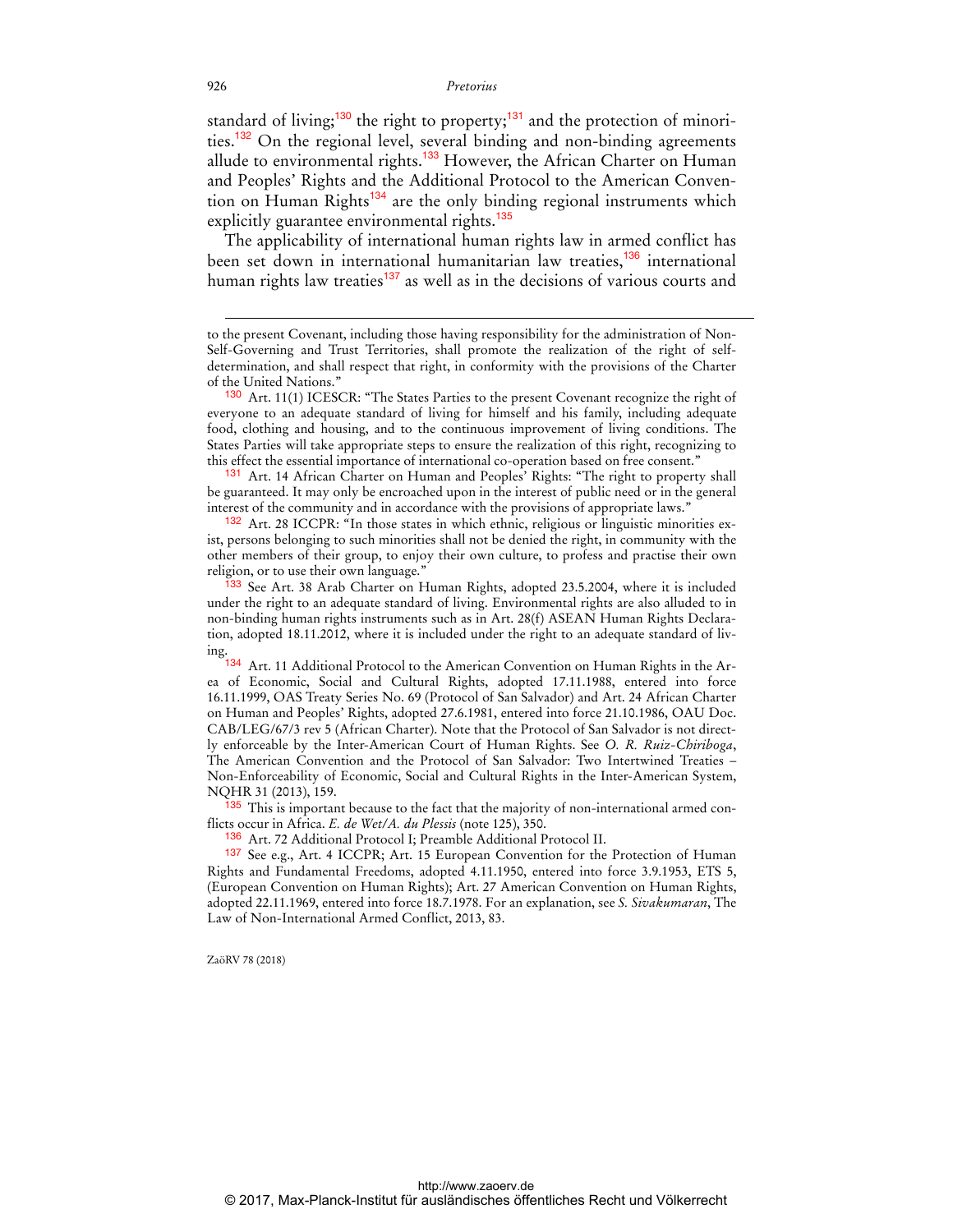other bodies.<sup>138</sup> In addition, the ILC Draft Articles on the Effect of Armed Conflict on Treaties takes as its starting point that the existence of an armed conflict does not *ipso facto* terminate or suspend the operation of treaties, and international human rights law treaties are amongst those listed which are suggested to continue to apply during armed conflict.<sup>139</sup> Nevertheless, controversy surrounding the debate remains, as certain state practice still maintains that armed conflicts are governed only by international humanitarian law and that international human rights law does not apply.<sup>140</sup>

The application of international human rights law in non-international armed conflict in particular has also been addressed, with some authors of the opinion that its applicability in non-international armed conflict is even more relevant and necessary than in international armed conflict.<sup>141</sup> Alt-

 $\overline{a}$ 

141 *W. Abresch*, A Human Rights Law of Internal Armed Conflict: The European Court of Human Rights in Chechnya, EJIL 16 (2005), 741, 742.

<sup>138</sup> See *Legality of the Threat or Use of Nuclear Weapons*, (Advisory Opinion), ICJ Reports 1996, 226, para. 25; *Legal Consequences of the Construction of a Wall in the Occupied Palestinian Territory*, (Advisory Opinion), ICJ Reports 2004, 136, para. 106; *Democratic Republic of the Congo v. Uganda* (note 19), 168, para. 216; ILC, Report of the Study Group of the International Law Commission, Fragmentation of International Law: Difficulties Arising From the Diversification and Expansion of International Law, 4.4.2006, UN Doc. A/CN.4/ L.682, para. 104; UNHCR, General Comment No. 31, in "Compilation of General Comments and General Recommendations Adopted by Human Rights Treaty Bodies", HRI/ GEN/1/Rev 9 (2008), Vol. I, 243 at para. 11. See also *S. Sivakumaran* (note 137), 83.

<sup>139</sup> Report of the ILC, Draft Articles on the Effects of Armed Conflicts on Treaties, 63rd Session, 2011, II(2) ILCYB, 173, Art. 3. For an overview, see *C. Droege*, The Interplay between International Humanitarian Law and International Human Rights Law in Situations of Armed Conflict, Isr. L. R. 40 (2007) 40; *I. Schobbie*, Human Rights Protection During Armed Conflict: What, When and for Whom?, in: E. de Wet/J. Kleffner (eds.), Convergence and Conflicts of Human Rights and International Humanitarian Law in Military Operations, 2014.

<sup>140</sup> For example, the United States and Israel have defended the position that international human rights law does not apply during armed conflicts. See *I. Siatitsa/M. Titberidze*, Human Rights in Armed Conflict from the Perspective of the Contemporary State Practice in the United Nations: Factual Answers to Certain Hypothetical Challenges, 2011, 1 et seq., 8 et seq., <http://www.geneva-academy.ch>, accessed 1.11.2015. See Letter Dated 14.4.2003 from the Chief of Section, Political and Specialized Agencies, of the Permanent Mission of the United States of America to the United Nations Office at Geneva addressed to the Secretariat of the Commission on Human Rights (Response of the Government of the United States of America to the letter from the Special Rapporteur on Extrajudicial, Summary or Arbitrary Executions, *Asma Jahangir's* letter to the Secretary of State dated 15.11.2002 and to the findings of the Special Rapporteur contained in her report to the Commission on Human Rights [E/CN.4/2003/3]), UN Doc. E/CN.4/2003/G/80, 2 et seq.; as well as *P. Alston/J. Morgan-Foster/W. Abresch*, The Competence of the UN Human Rights Council and Its Special Procedures in Relation to Armed Conflicts: Extrajudicial Executions in the "War on Terror", EJIL 19 (2008), 183; *M. Dennis*, ICJ Advisory Opinion on Construction of a Wall in the Occupied Palestinian Territory: Application of Human Rights Treaties Extraterritorially in Times of Armed Conflict and Military Occupation, AJIL 99 (2005), 119.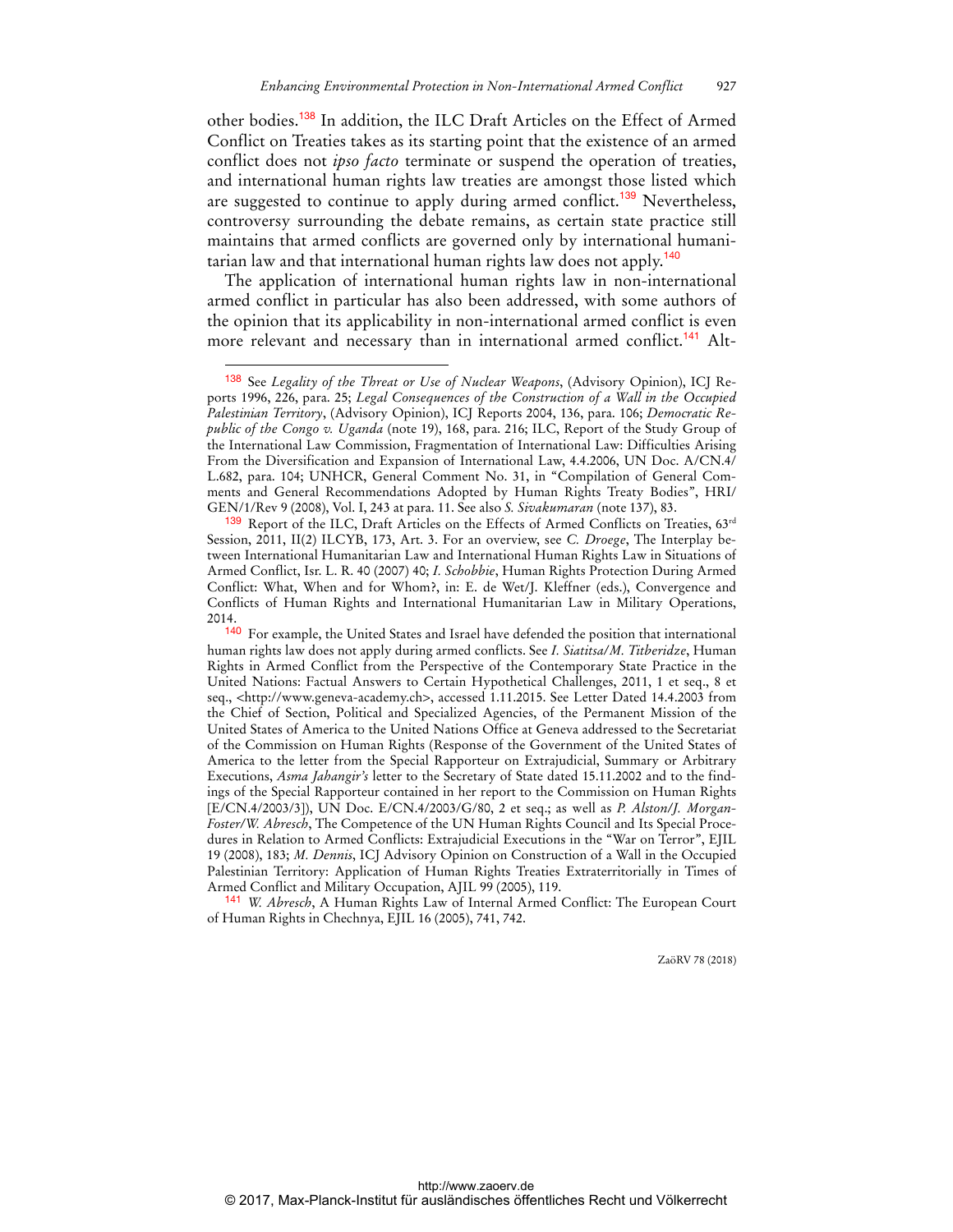hough the debate has not been settled,<sup>142</sup> even those known to be otherwise sceptical of the applicability of international human rights law in armed conflict accept the need for the international human rights law to apply in non-international armed conflict.<sup>143</sup> It has been stated that it is implied by the nature of the conflict that individuals (which includes members of nonstate parties to an armed conflict) are "within the jurisdiction" of the territorial state against which they are fighting and, therefore, that international human rights law applies just as much as international humanitarian law does.144 While the applicability of international environmental law in noninternational armed conflict has not been addressed to the same extent as the applicability of international human rights law, there are indications pointing to its continued applicability. The Draft Articles on the Effects of Armed Conflict on Treaties take as a starting point that the existence of an armed conflict does not *ipso facto* terminate or suspend treaty obligations, and treaties regulating the protection of the environment are amongst those listed that are suggested to continue to apply.<sup>145</sup> In addition, experts have opined that the applicability of international environmental law treaties is generally not affected by a non-international armed conflict unless the treaty in question contains a provision regulating such.<sup>146</sup>

In summary, there is a degree of acceptance that international human rights law treaties apply in non-international armed conflicts, and there are some indications that international environmental law treaties continue to apply as well. Therefore, international human rights and international environmental law may be used to fill the gaps in environmental protection in such conflicts, including those related to environmental protection.<sup>147</sup> However, the substantive contours of the relationship between these bodies of law remains unclear.<sup>148</sup> When two bodies of law deal with the same issue,

ZaöRV 78 (2018)

<sup>142</sup> Therefore, although it has been recognised that human rights law does apply to states during a non-international armed conflict and that it may be binding on non-state parties to an armed conflict, it may not be applied in the same way, as non-state parties to an armed conflict may lack the capacity or infrastructure to do so. See *G. Blum*, Re-Envisaging the International Law of Internal Armed Conflict: A Reply to Sandesh Sivakumaran, EJIL 22 (2011), 265 et seq.

<sup>143</sup> *S. Sivakumaran* (note 137), 84.

<sup>144</sup> *E. de Wet/J. Kleffner* (note 139), 3.

<sup>145</sup> Art. 3, Draft Articles on the Effects of Armed Conflicts on Treaties (note 139).

<sup>146</sup> *A. Bouvier*, Protection of the Natural Environment in Time of Armed Conflict, Int'l Rev. of the Red Cross 81 (1991), 285; *M. Bothe/K. Partsch/W. Solf* (note 12), 581; See UNEP (note 36), 47.

<sup>147</sup> *I. Siatitsa/M. Titberidze* (note 140), 17 et seq.

<sup>148</sup> See *E. de Wet/J. Kleffner* (note 139), 3.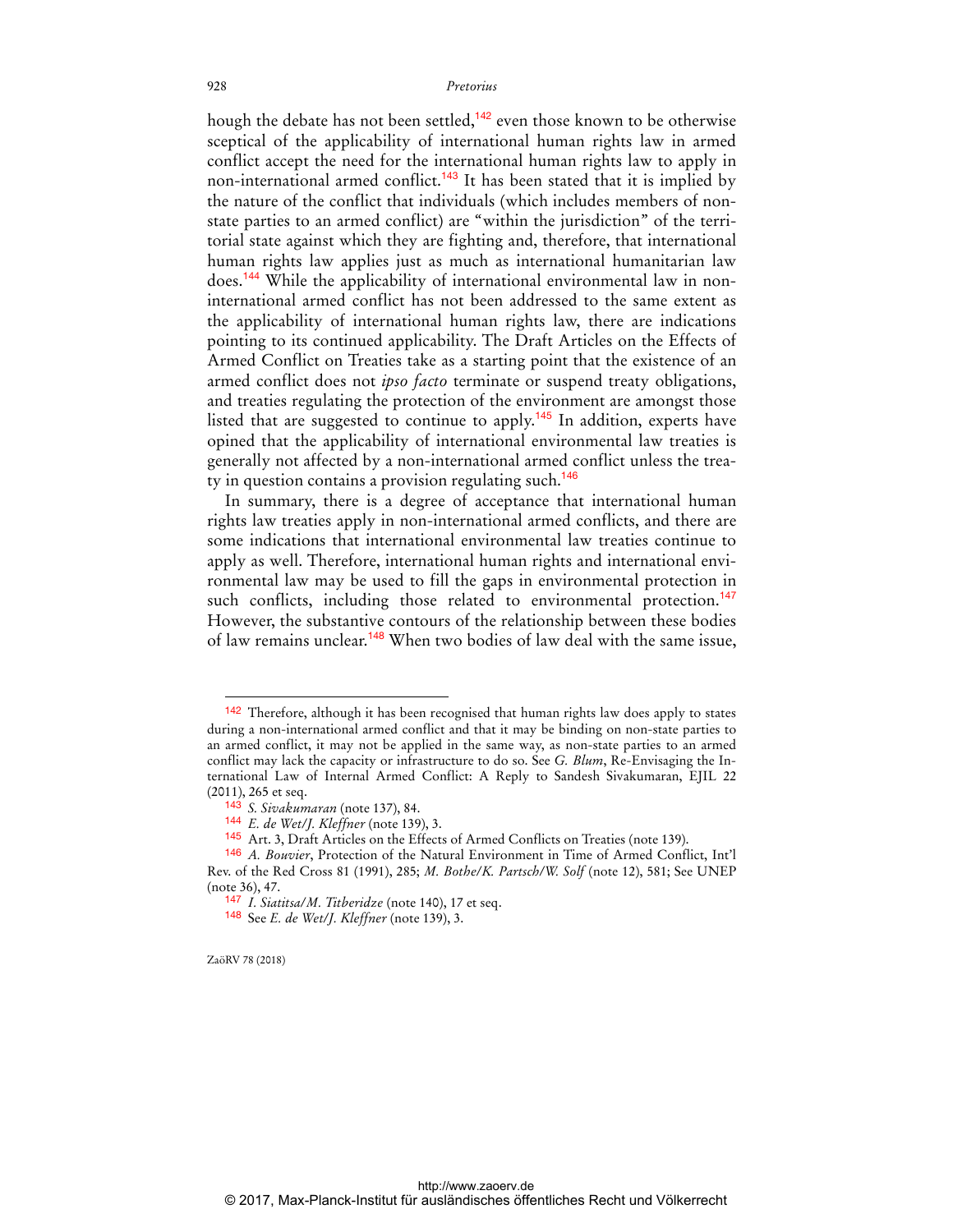they could either converge and apply harmoniously, or one or more of their norms could conflict with one another.<sup>149</sup>

This author asserts that international environmental law as well as human rights law treaties are particularly suitable to be applied harmoniously with international humanitarian law because of the nature of the provisions included in the agreements.<sup>150</sup> Many international human rights and environmental law treaty provisions are loosely formulated, allowing for a level of flexibility and discretion as to how they should be applied.<sup>151</sup> This is because these norms need to bind states with different levels of resources and, therefore, they need to give states discretion as to how best to implement a treaty.<sup>152</sup> In order for a conflict to occur, the treaties need to clearly and unambiguously stipulate the obligations of the parties.<sup>153</sup> If the treaty is vague, it means that the provisions are open to interpretation which means that conflicts with other treaties are less likely "because a clear incompatibility will not automatically be established".<sup>154</sup> These elements allow states to take into account the possible impact that an armed conflict may have on their ability to comply with their obligations under these treaties and, as such, allows compromises to be reached.<sup>155</sup>

In essence, the growing acceptance of the application of international human rights and environmental law treaties in armed conflict does not mean that the treaties will apply in the same way that they apply in peacetime, as it would be unrealistic to impose the same duties on states in times of armed conflict as in peace time.<sup>156</sup> Essentially, the interests of the envi-

 $\overline{a}$ 

<sup>149</sup> See *E. de Wet/J. Kleffner* (note 139), vii.

<sup>150</sup> See *S. Vöneky*, Armed Conflict, Effects on Treaties, in: F. Lachenmann/R. Wolfrum, The Law of Armed Conflict and the Use of Force, MPEPIL, 2017, 42.

<sup>151</sup> See *J. Nickel*, Making Sense of Human Rights: Philosophical Reflections on the Universal Declaration of Human Rights, 1987, 41. See also *S. Liebenberg*, Engaging the Paradoxes of the Universal and Particular in Human Rights Adjudication: The Possibilities and Pitfalls of "Meaningful Engagement", African Human Rights Law Journal 1 (2012), 12. See also *A. Byrnes*, Second-Class Rights Yet Again? Economic, Social and Cultural Rights in the Report of the National Human Rights Consultation, UNSWLJ 33 (2010), 193; *I. Bantekas/L. Oette*, International Human Rights Law and Practice, 2016, 84.

<sup>152</sup> See *J. Nickel* (note 151), 41. See also *S. Liebenberg* (note 151), 8, 11. See also *A. Byrnes* (note 151), 201. See *I. Bantekas/L. Oette* (note 151), 84.

<sup>153</sup> See *B. Sjöstedt* (note 120), 253; *N. Matz*, Co-Operation and International Environmental Governance, in: R. Wolfrum/N. Matz, Conflicts in International Law, 2003, 10; *D. Shelton*, Resolving Conflicts between Human Rights and Environmental Protection in: E. de Wet/J. Vidmar, Hierarchy in International Law, 2012, 206, 209. See *J. Nickel* (note 151), 41; *I. Bantekas/L. Oette* (note 151), 84.

<sup>154</sup> *N. Matz* (note 153), 10 et seq.

<sup>155</sup> *B. Sjöstedt* (note 120), 243.

<sup>156</sup> See *S. Vöneky* (note 150), 41; *D. Murray*, Practioners' Guide to Human Rights Law in Armed Conflict, 2016, 102.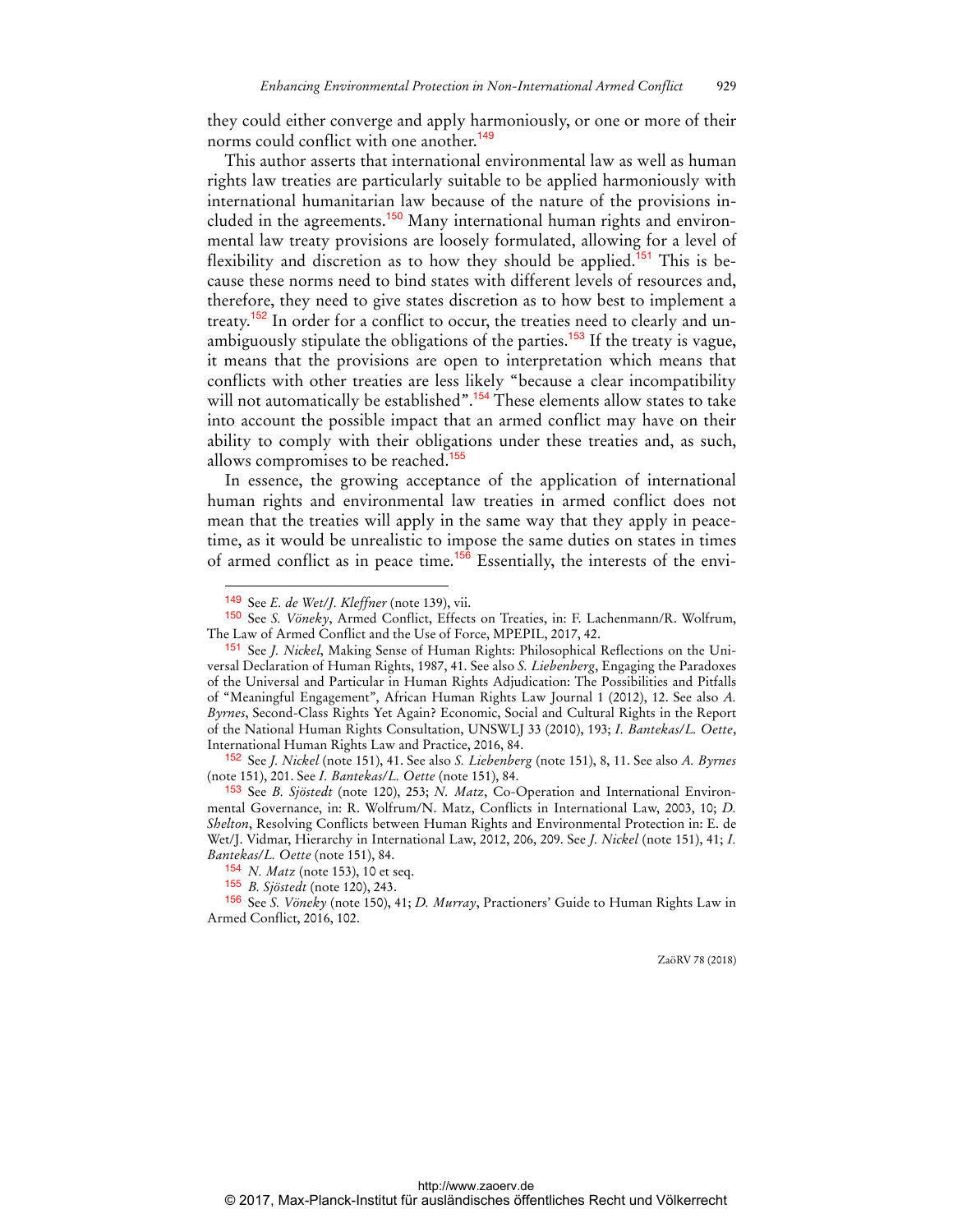ronment and individuals who may be negatively influenced by harm to the environment need to be balanced with the military interests of the state in question, which may gain an advantage by conducting attacks in or against areas that may be protected by specific international environmental law agreements.<sup>157</sup>

As a general rule however, the further removed an area is from the conflict and/or the less intense the fighting is at a certain time, the less weight would be afforded to international humanitarian law considerations.<sup>158</sup> Conversely, the closer an area is to a conflict and/or the greater the intensity of the conflict at that particular time, the greater weight could be afforded to international humanitarian law considerations.<sup>159</sup> The relevant international environmental and human rights law treaties, thus, could be applied with reference to international humanitarian law, which would be used to *inform its interpretation* on a case-by-case basis, so that the realities posed by an armed conflict could be taken into account in its application.<sup>160</sup> However, this is merely a general rule, and other considerations would also need to be taken into account in the assessment – for instance although the treaty could apply in total if the protected area is some distance from the actual conflict, resource and institutional capacity constraints resulting from the conflict could still affect whether the state is able to effectively implement the treaty.<sup>161</sup>

ZaöRV 78 (2018)

<sup>157</sup> See *K. Hulme* (note 89), 263 et seq. and *B. Sjöstedt* (note 120), 264 et seq.

<sup>158</sup> *K. Hulme* (note 89), 263; *F. Hampson/L. Sevón/R. Wieruszewski*, Report on The Implementation of Certain Human Rights Conventions in Sri Lanka: Final Report, European Commission, 30.9.2009, 18 et seq., which explains (in relation to international humanitarian law generally) that: "First, LOAC/IHL can only affect the operation of human rights law in areas where the fighting is taking place or in relation to issues arising directly out of the conflict but having an effect everywhere. So, for example, the law and order paradigm will be applicable to killings outside areas where active hostilities are occurring but the LOAC/IHL paradigm will be applicable to the conduct of active hostilities. Similarly, detention will generally be covered by human rights law. Where, however, detention is based on grounds relating to the conflict, wherever the detention occurs, it will be examined in the light of LOAC/ IHL."

<sup>159</sup> *K. Hulme* (note 89), 263.

<sup>160</sup> See *B. Sjöstedt* (note 120), 331 et seq.

<sup>161</sup> *B. Sjöstedt* (note 120), 243.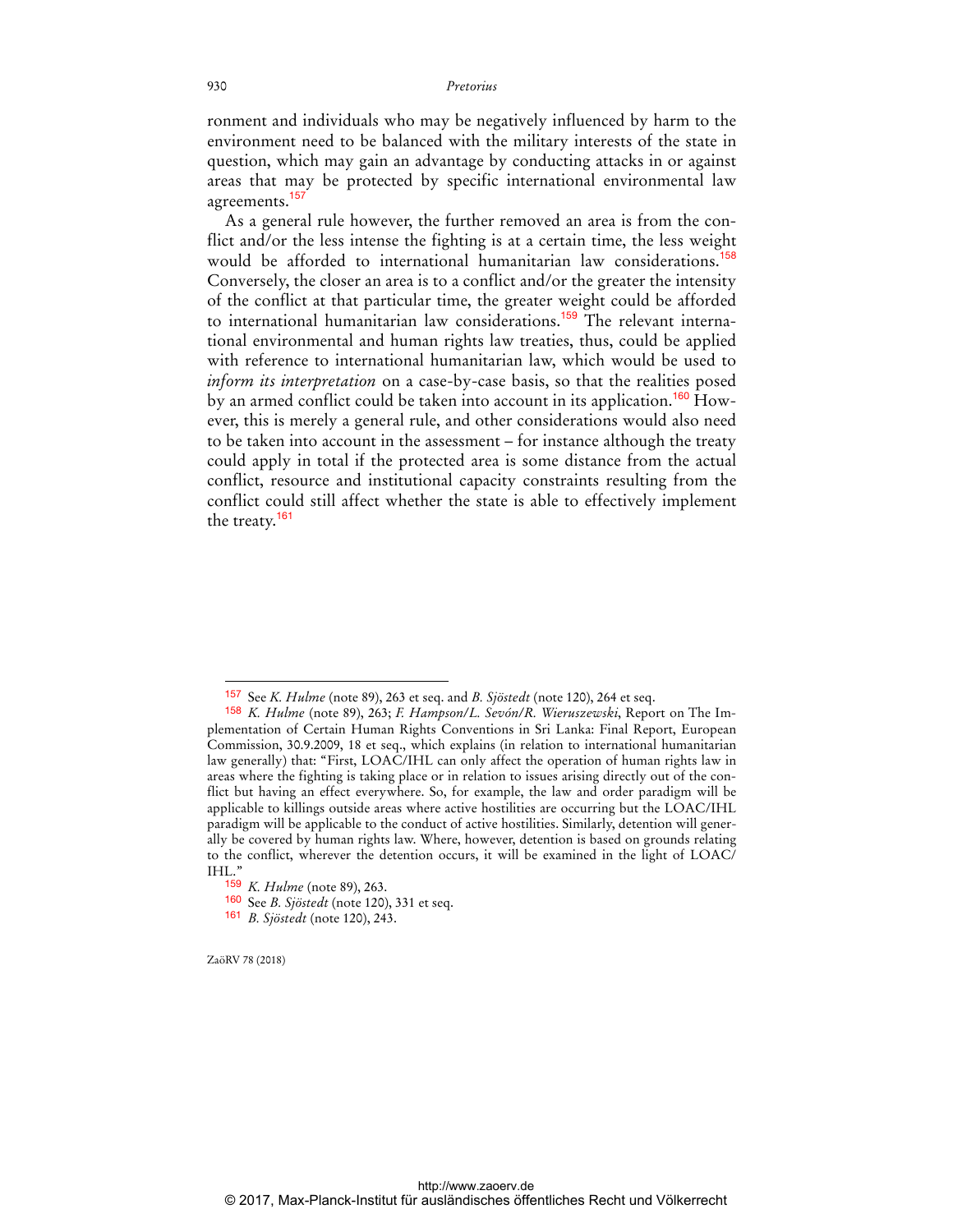# **IV. Conclusion**

The aim of this article was to analyse the rules applicable to the protection of the environment in non-international armed conflicts under international humanitarian law and to find ways to increase environmental protection in such situations. The analysis of the relevant international humanitarian law treaties revealed that Common Article 3 does not provide any direct environmental protection in non-international armed conflicts. An extremely broad interpretation of its provisions could provide some level of indirect environmental protection. However, such an interpretation is not desirable as it may lead to legal uncertainty which could ultimately undermine international humanitarian law treaty law. This is worrying as Additional Protocol II is not universally ratified and has a higher threshold of application and narrower scope of application than Common Article 3. This means that the only international humanitarian law treaty rules applying to many noninternational armed conflicts today are those contained in Common Article 3, which provides extremely weak and indirect protection to the natural environment. Although the analysis identified several provisions of Additional Protocol II as having the potential to prohibit environmental damage in non-international armed conflicts, numerous obstacles were encountered. These include the fact that the protection offered by the provisions is largely indirect and often limited in scope. Furthermore, a lack of case law and State practice makes it difficult to determine how one should interpret these provisions. As with all international humanitarian law provisions, the level of protection offered depends on how the provision is interpreted in practice and furthermore, whether or not it is actually respected by belligerents.

The international humanitarian law treaty law rules which may offer some level of environmental protection in non-international armed conflicts thus do not provide adequate environmental protection. The protection offered is weak and piecemeal, which results in the environment remaining vulnerable to the negative effects of armed conflict. Two solutions to this problem were then explored. The first proposed solution was to extend the rules applicable in international armed conflicts to apply in noninternational armed conflict as customary international law. However, this solution was ultimately rejected in light of the fact that the international humanitarian law rules applicable in international armed conflicts themselves are weak as they tolerate a high level of environmental harm. Therefore, even if it is accepted that these rules apply in non-international armed conflicts as a matter of customary international law, the environmental protection offered by them is still inadequate.